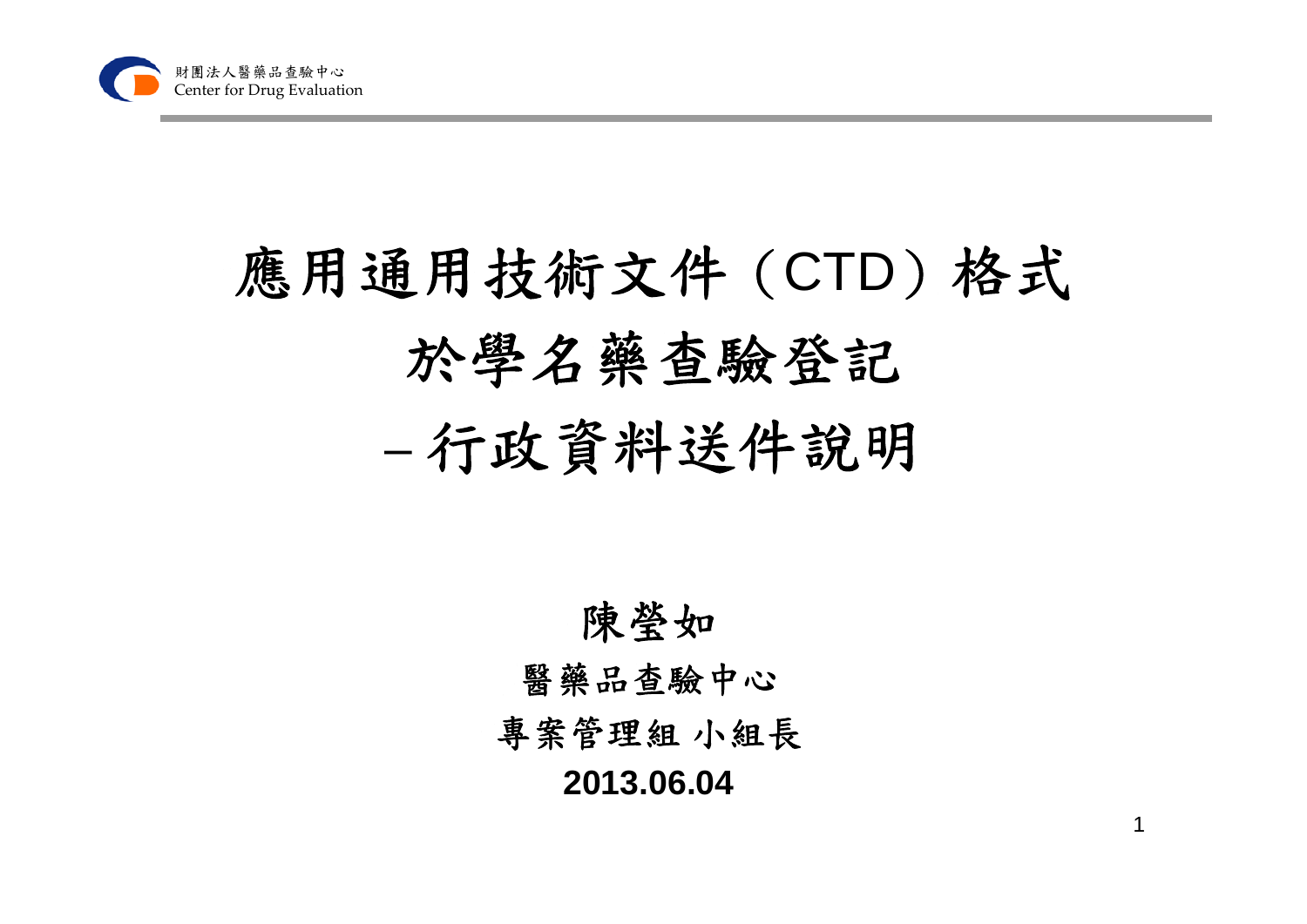

聲明

- • 本次說明會中查驗中心同仁之演講內容 僅代表查驗中心之觀點,凡涉及政策方 向及法規解釋適用,應依衛生主管機關 之指示為準。
- • 本次說明會內容係以 101.07.24 公告格 式為依據。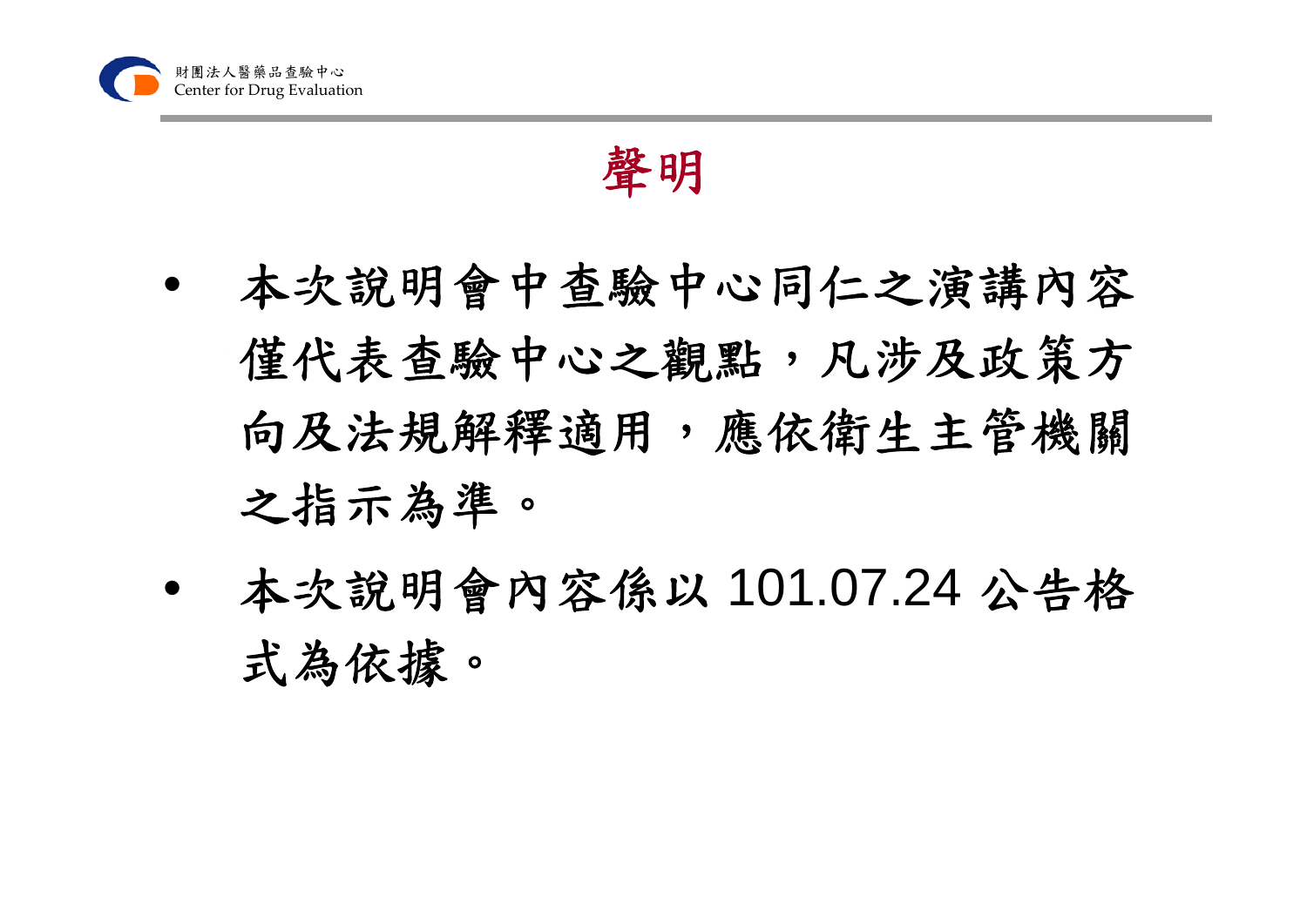

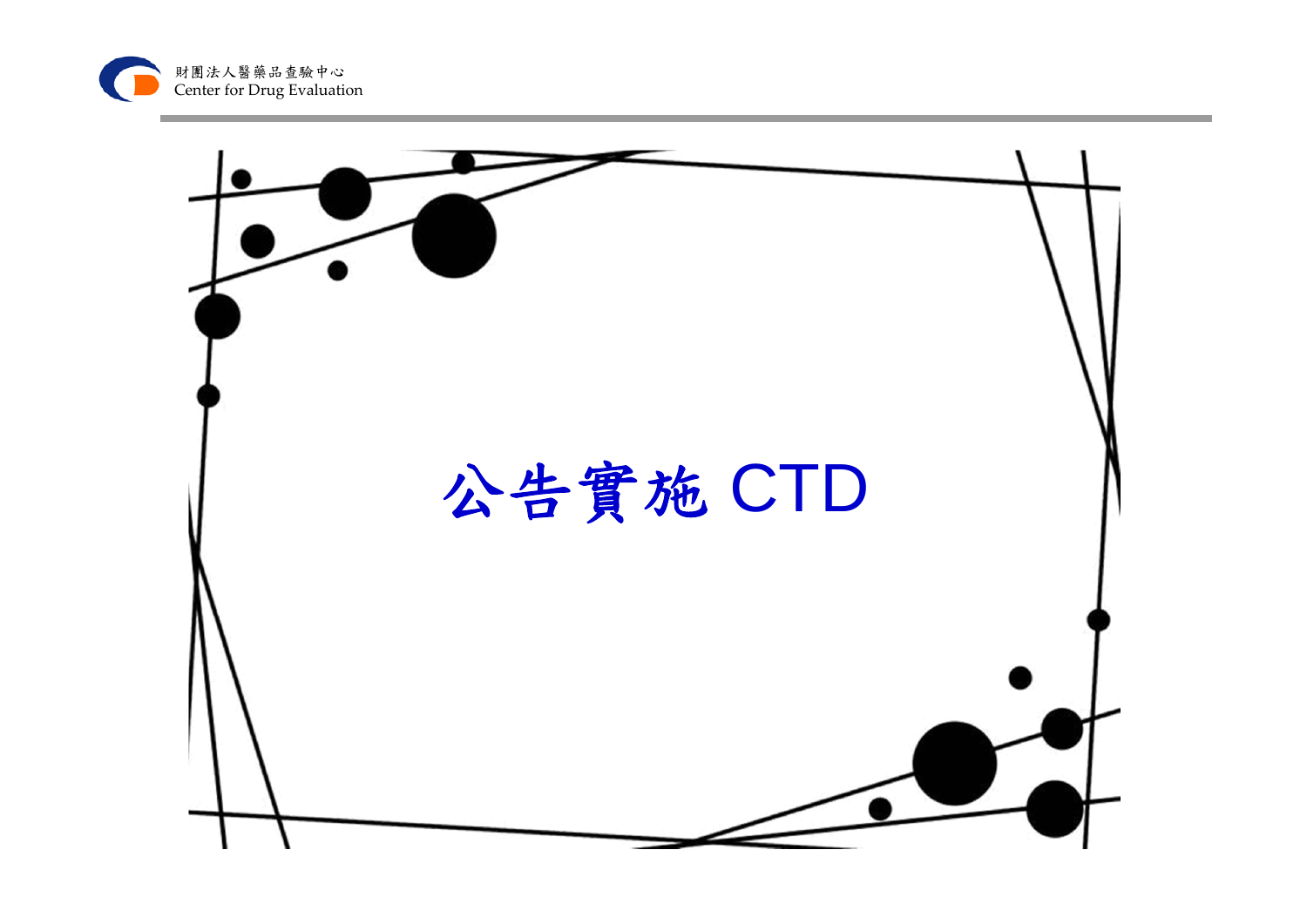

## CTD 格式

#### 101.07.24 署授食字第 1011405725 號公告

- 為順應世界潮流,與國際接軌,並促進藥品查驗登記審查作業 ,茲參考國際醫藥法規協合組織 ICH <sup>之</sup>Common Technical Document, 訂定「通用技術文件 (Common Technical Document, CTD)格式」。
- 廠商申請藥品查驗登記時,除依藥品查驗登記審查準則及相關 規定檢附資料向 TFDA 提出申請外,其所檢附資料應依「通用 技術文件格式」呈現。若申請案件時未依附件格式檢送或內容 嚴重缺失,得視情況退件退費。
- 新成分新藥查驗登記申請,自 101.11.01 起應依旨揭公告格式 辦理;其他類藥品查驗登記實施日期,本署另行公告。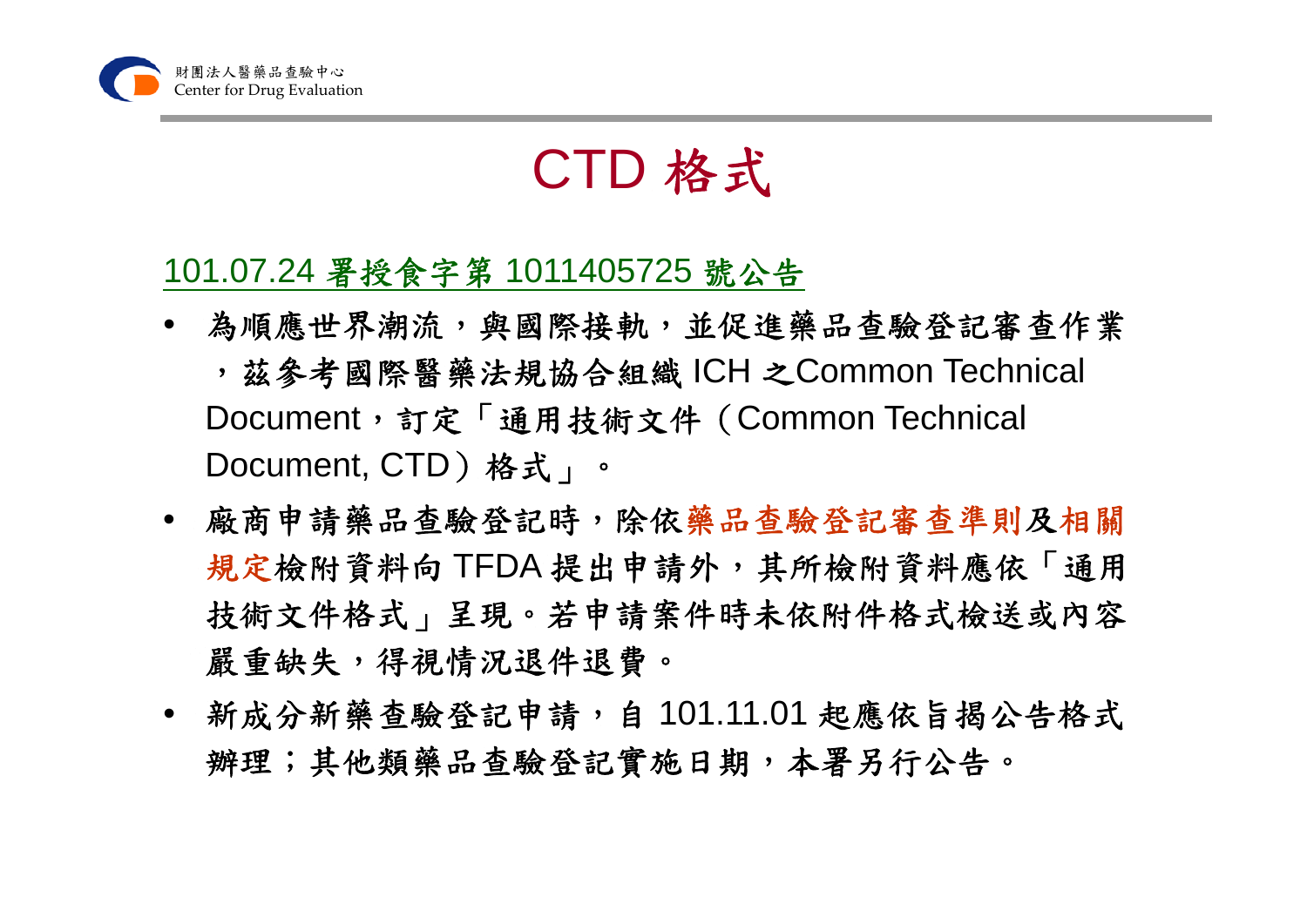

## CTD 格式 cont.

• CTD 格式共由五個 Module(模組)組成, Module 1 依不同 地區而異, Module 2~5 在各個 ICH 地區是統一的:

| 編號             | 名稱                                                        | 應檢附資料         | 内容敘述                    |
|----------------|-----------------------------------------------------------|---------------|-------------------------|
|                | Administrative Information<br>and Prescribing Information | 行政資料及處<br>方資訊 | 各地區之行政資料要求              |
| $\overline{2}$ | <b>Common Technical</b><br><b>Document Summaries</b>      | 通用技術文件<br>概要  | 藥品品質、非臨床和臨床<br>資料之摘要    |
| 3              | Quality                                                   | 品質            | 藥品原料藥、成品之化學<br>製造管制的資料  |
| $\overline{4}$ | <b>Nonclinical Study Reports</b>                          | 非臨床試驗報<br>告   | 藥品藥理學、毒理學試驗<br>的資料      |
| 5              | <b>Clinical Study Reports</b>                             | 臨床試驗報告        | 藥品臨床試驗、人體藥動<br>藥效學試驗的資料 |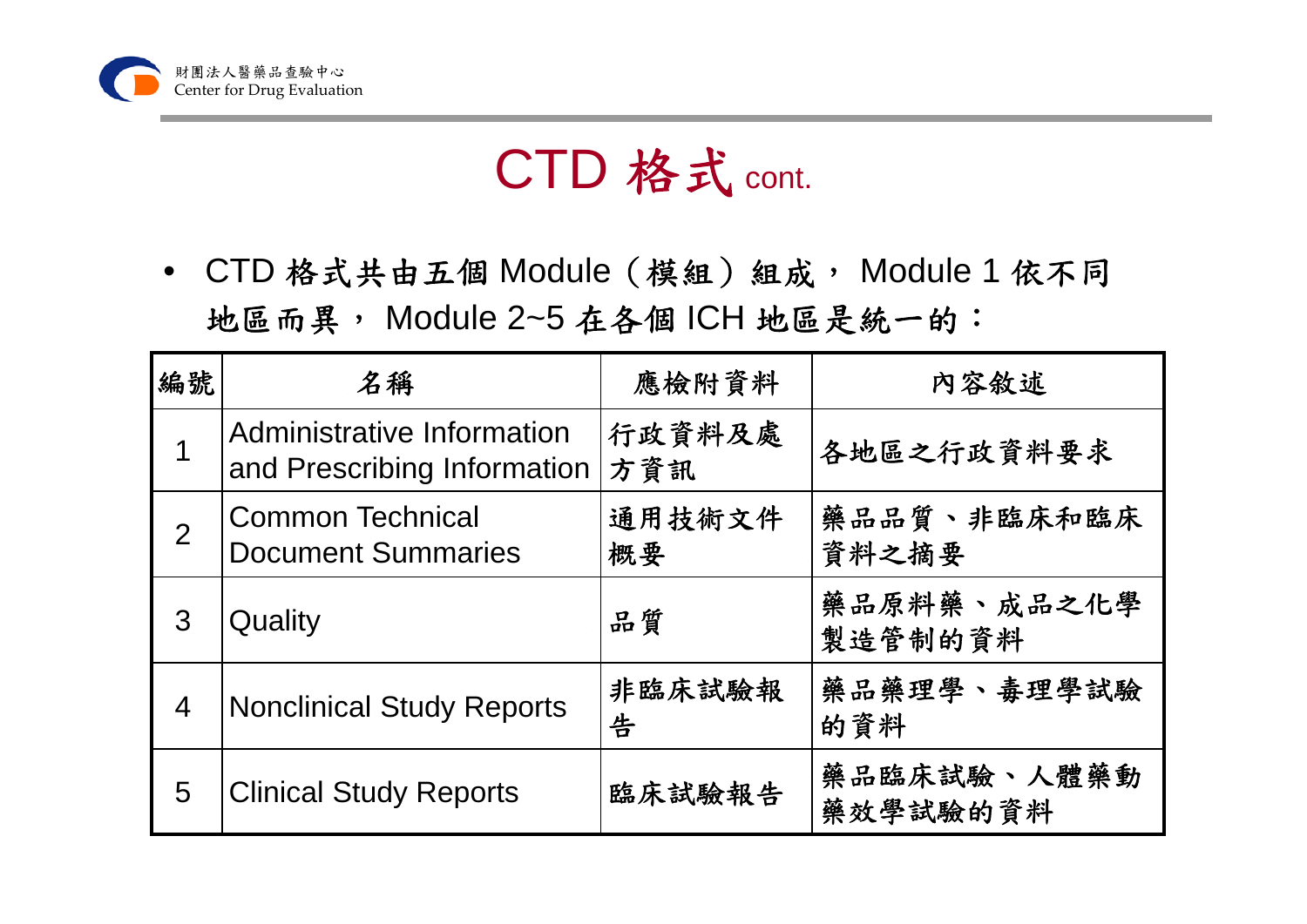

### 送件方式

#### 101.10.15 署授食字第 1011408090 號公告

- 廠商申請藥品查驗登記時,得選擇下列任一方式送件,但以使 用 TFDA「藥品查驗登記電子檔案產生器(簡稱 eCTD Builder )」為建議方式,各類送件方式說明如下:
	- – 使用 TFDA 於局網公告之「eCTD Builder」,製作符合 TFDA 公告「CTD 格式」之電子資料光碟送件。
	- –- 依照 TFDA 公告之「CTD 格式」,自行製作電子資料光碟 送件,並以 PDF 文字檔為主。
	- 紙本資料送件。
- 另,廠商申請藥品查驗登記時,若屬依藥品查驗登記審查準則 及相關規定須檢附之文件正本。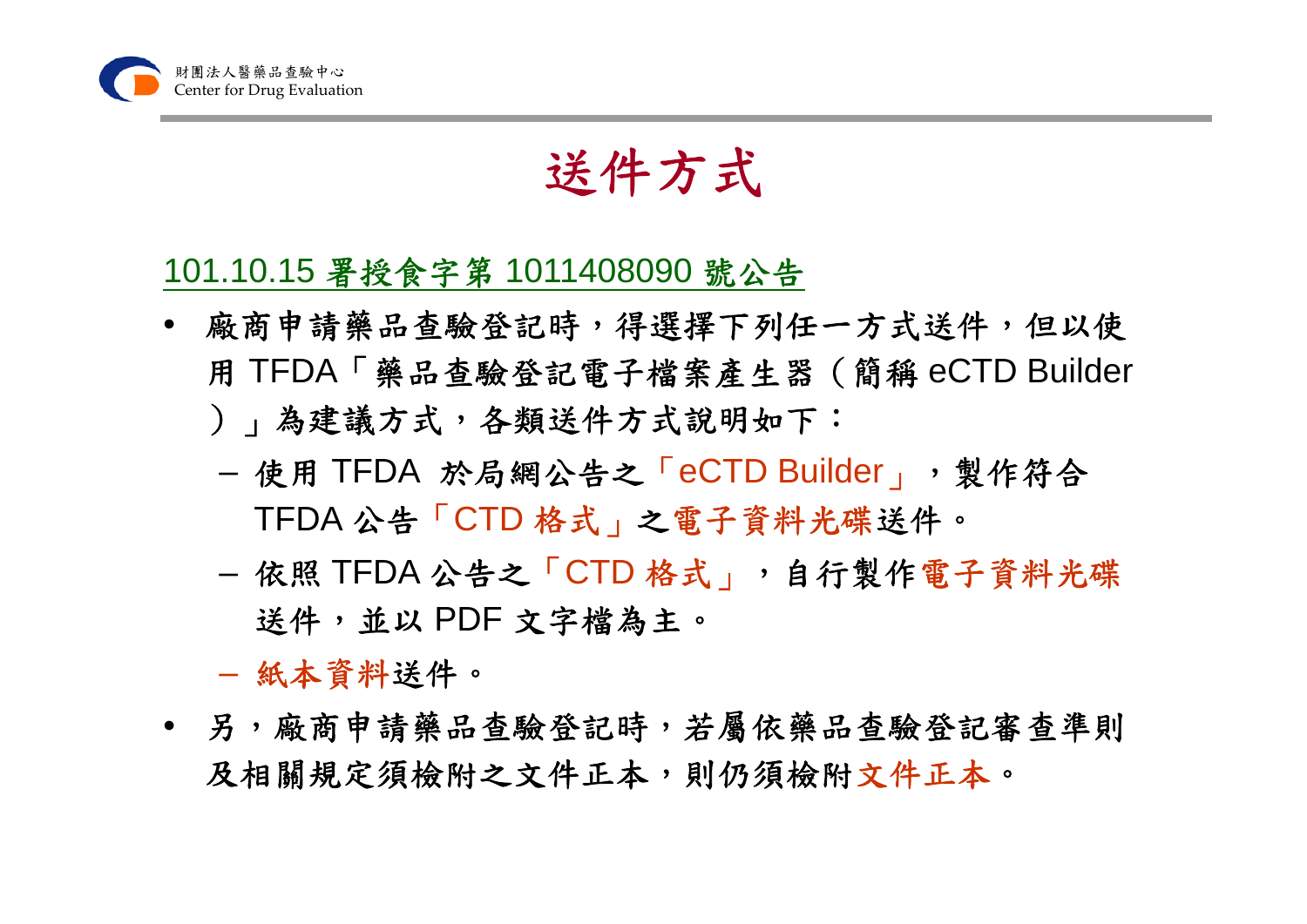

#### 鼓勵措施

#### 102.03.25 FDA 藥字第 1021401710 號函

- 為順應世界潮流,與國際接軌,並優化學名藥查驗登記審 查作業,學名藥之查驗登記申請案如以衛生署 101.07.24 署授食字第 1011405725 號公告之「通用技術文件( Common Technical Document, CTD)格式, 送件者, TFDA 之鼓勵措施如下。
- 申請學名藥查驗登記時,除依藥品查驗登記審查準則及相 關規定檢附資料向 TFDA 提出申請外,其所應檢附之資料 如採行旨揭「通用技術文件格式」者,TFDA 將專案優先 審查。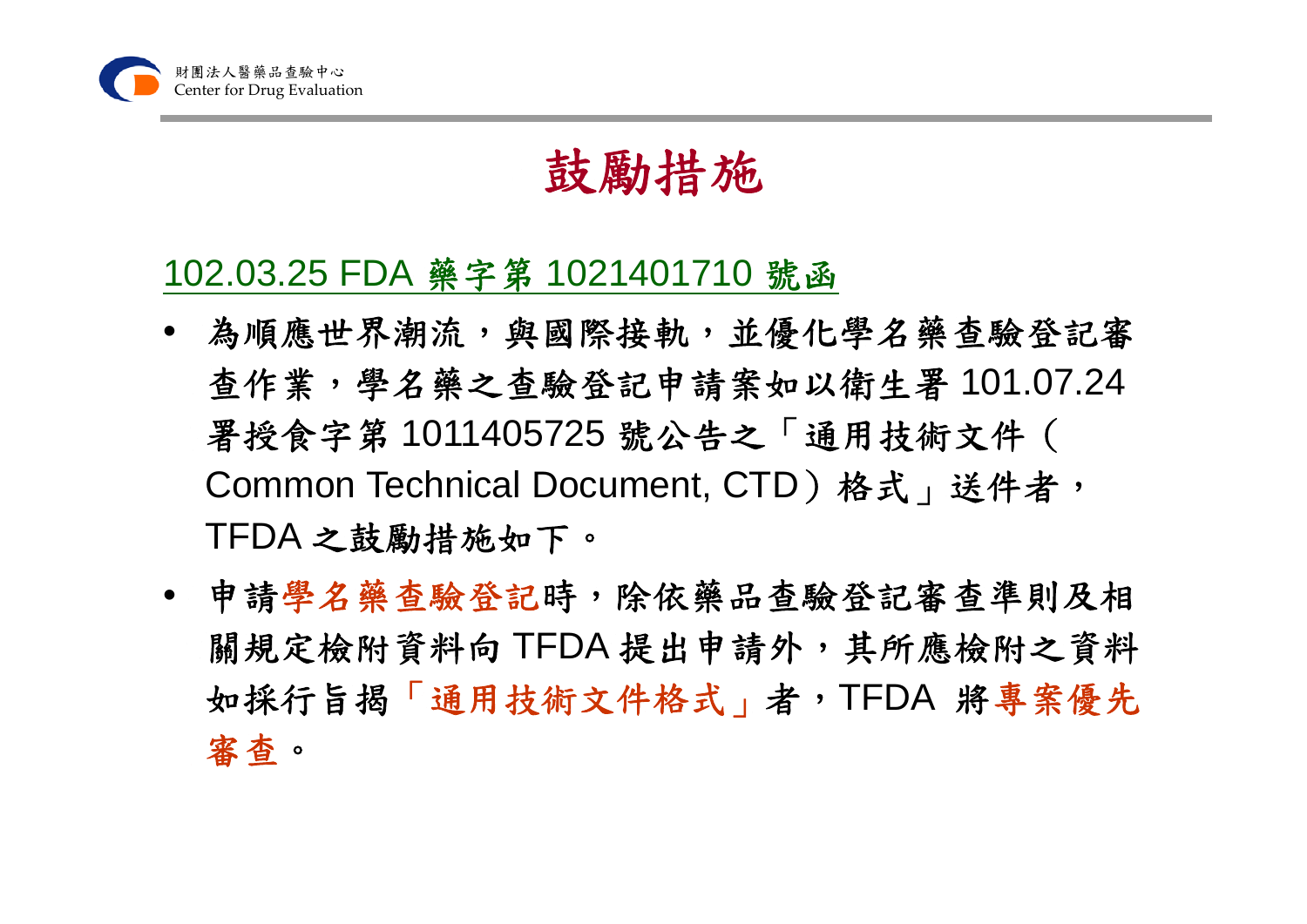

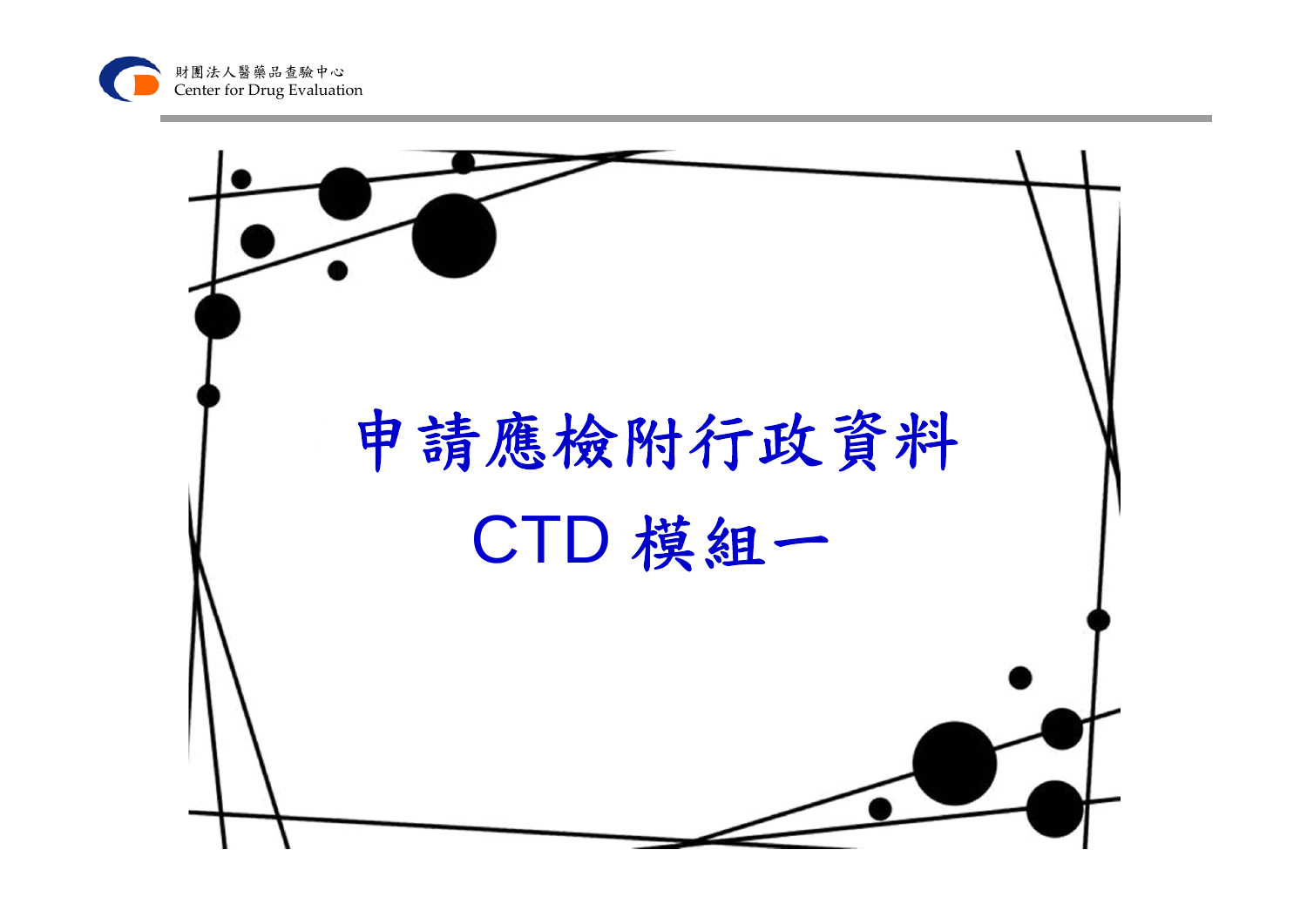

學名藥

#### 藥品查驗登記審查準則 第 4 條

• 學名藥:指與國內已核准之藥品具同成分、同劑型、 同劑量、同療效之製劑。

#### 藥品及新興生技藥品組新手上路手冊

• 學名藥(Generic Drugs),又名為非專利藥,是指 原廠藥的專利權過期後,由合格廠商依照原廠藥申請 專利時所公開的資訊,生產製作相同化學成分的藥品 ,即以相同方式複製該藥品。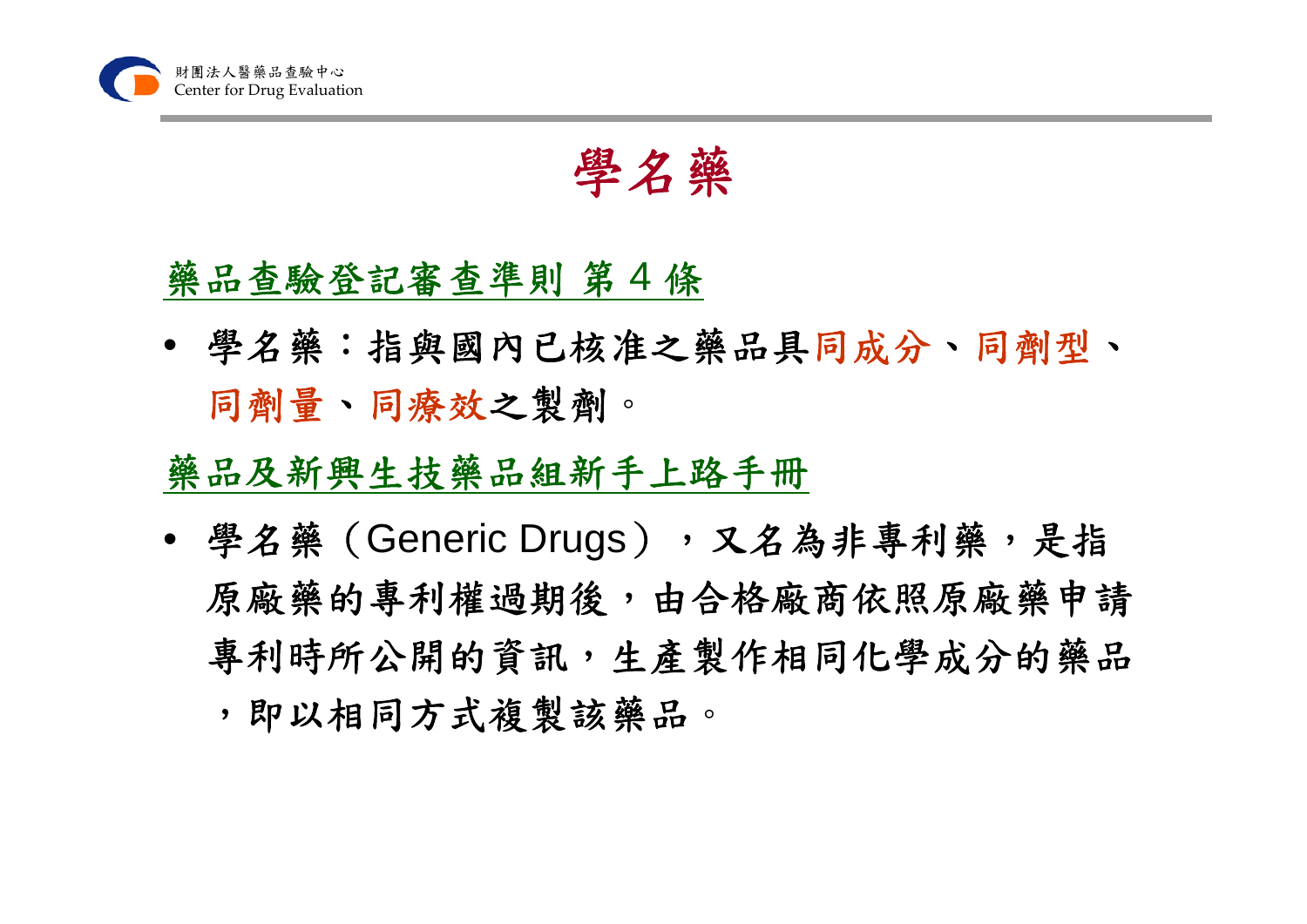

## CTD 模組一

|     | 名稱                                                               |                                       | 應檢附資料             | 學名藥         |    |
|-----|------------------------------------------------------------------|---------------------------------------|-------------------|-------------|----|
| 編號  |                                                                  |                                       |                   | 國產          | 輸入 |
| 1.1 | Table of Contents of the<br><b>Submission Including Module 1</b> |                                       | 模組一檢送目錄           |             |    |
| 1.2 |                                                                  | <b>Application Fee Receipt</b>        | 規費收據              |             |    |
| 1.3 | <b>Official Letter and Document</b>                              |                                       | 公文                |             |    |
|     | 1.3.1                                                            | <b>Official Letter</b>                | 申請公文              | $\bigwedge$ |    |
|     | 1.3.2                                                            | <b>Type of Application Form</b>       | 案件類別表             |             |    |
|     | 1.3.3                                                            | <b>Regulatory Information</b><br>Form | 案件基本資料表           |             |    |
| 1.4 | Application Form (original copy<br>and duplicate copy)           |                                       | 藥品查驗登記申請書<br>正、副本 |             |    |

 $\bigcirc$ :表示須檢附該項資料。  $\times$ :表示不須檢附該項資料。  $\bigtriangleup$ :表示視個案而定。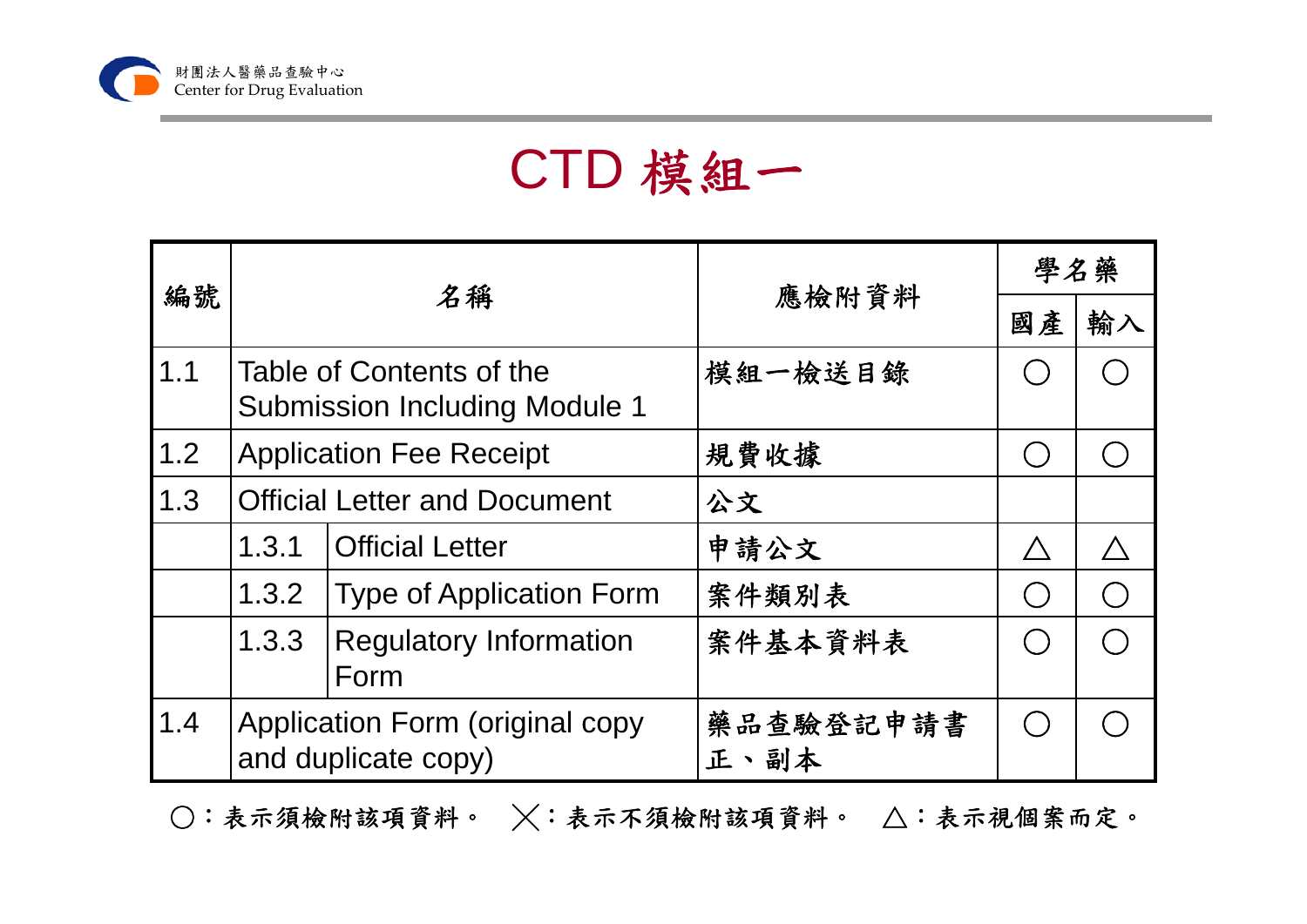

|                   | 名稱                                            |                            |                               | 學名藥         |    |
|-------------------|-----------------------------------------------|----------------------------|-------------------------------|-------------|----|
| 編號                |                                               |                            | 應檢附資料                         | 國產          | 輸入 |
| $\vert 1.5 \vert$ | Affidavit                                     |                            | 切結書                           |             |    |
|                   | 1.5.1                                         | <b>Affidavit A</b>         | 切結書(甲)                        |             |    |
|                   | 1.5.2                                         | Affidavit B                | 切結書(乙)                        |             |    |
| 1.6               | Form for Sticking Label and<br>Package Insert |                            | 標籤仿單黏貼表                       |             |    |
|                   | 1.6.1                                         | Package Insert             | 仿單                            | $( \ )$     |    |
|                   | 1,6.2                                         | Label, Box, Foil (Mock-up) | 標籤、外盒、鋁箔 (<br>彩色印刷取代印妥包<br>材) | $\bigcap$   |    |
|                   | 1.6.3                                         | <b>Product Picture</b>     | 實體外觀影像檔                       | $\bigwedge$ |    |
|                   | 1.6.4                                         | <b>Others</b>              | 其他                            |             |    |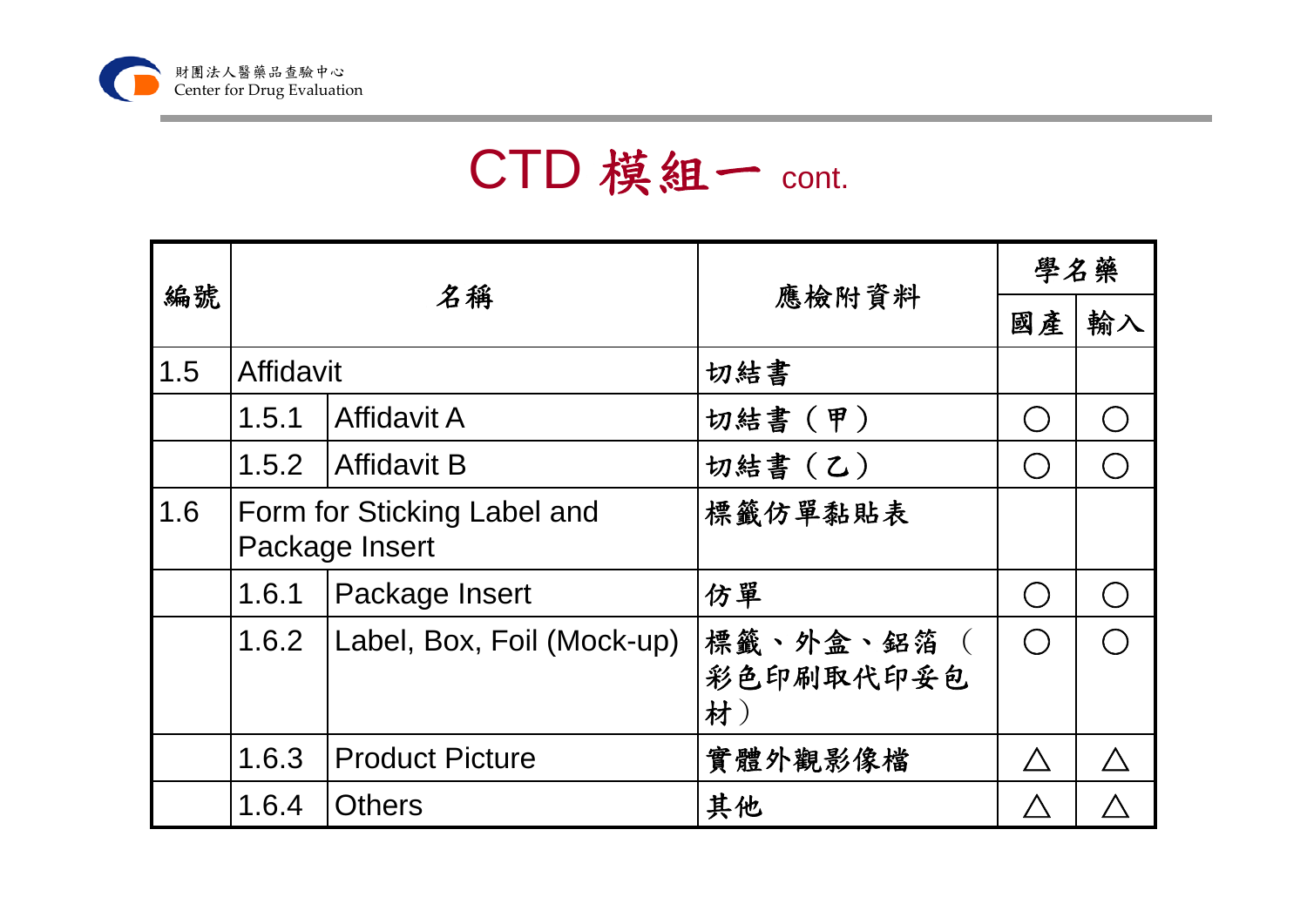

|      | 名稱                                                                             |                                                                | 應檢附資料              | 學名藥                                         |          |
|------|--------------------------------------------------------------------------------|----------------------------------------------------------------|--------------------|---------------------------------------------|----------|
| 編號   |                                                                                |                                                                |                    | 國產                                          | 輸入       |
| 1.7  |                                                                                | Certificate/License                                            | 證照                 |                                             |          |
|      | 1.7.1                                                                          | <b>Pharmaceutical Company</b><br><b>License or Certificate</b> | 藥商許可執照             | $(\quad)$                                   |          |
|      | 1.7.2                                                                          | <b>Manufacture Certificate</b>                                 | 工廠登記證              | $\left(\begin{array}{c} \end{array}\right)$ | $\times$ |
|      | 1.7.3                                                                          | <b>Business Registration or</b><br>Certificate                 | 公司登記或商業登記之<br>證明文件 | $\bigcirc$                                  |          |
| 1.8  | <b>Letter of Authorization</b>                                                 |                                                                | 委託書                | $\times$                                    |          |
| 1.9  | <b>Certificate of Pharmaceutical</b><br><b>Product (CPP) of Source Country</b> |                                                                | 出產國許可製售證明          | $\times$                                    |          |
| 1.10 | <b>Formulation Basis</b>                                                       |                                                                | 處方依據               |                                             |          |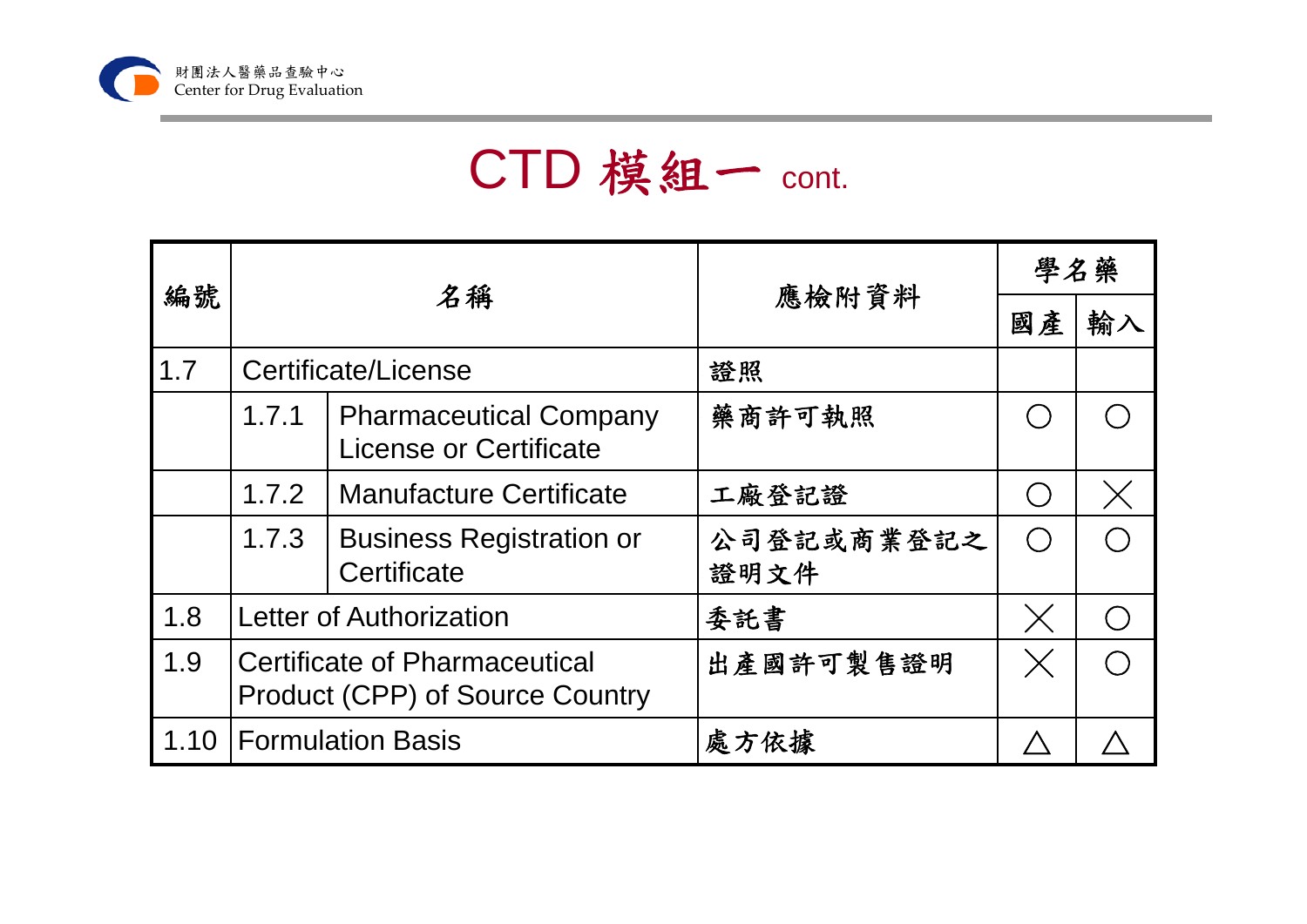

| 編號   |                                                                                                                                                                                          |                                                            |                               | 學名藥      |    |
|------|------------------------------------------------------------------------------------------------------------------------------------------------------------------------------------------|------------------------------------------------------------|-------------------------------|----------|----|
|      | 名稱                                                                                                                                                                                       |                                                            | 應檢附資料                         | 國產       | 輸入 |
| 1.11 | <b>Certificate of Pharmaceutical</b><br><b>Inspection Co-operation/Scheme</b><br><b>Good Manufacturing Practice (PIC/S)</b><br><b>GMP)/Current Good Manufacturing</b><br>Practice (cGMP) |                                                            | 符合藥品優良製造規範<br>之證明文件影本或核備<br>函 | $( \ )$  |    |
| 1.12 | <b>CPP</b>                                                                                                                                                                               |                                                            | 採用證明                          | $\times$ |    |
| 1.13 | <b>Bridging Study Evaluation</b>                                                                                                                                                         |                                                            | 銜接性試驗評估                       |          |    |
|      | 1.13.1                                                                                                                                                                                   | <b>Bridging Study Self-</b><br><b>Evaluation Checklist</b> | 自我評估表                         | $\times$ |    |
|      | 1.13.2                                                                                                                                                                                   | <b>Bridging Study Evaluation</b><br><b>Result</b>          | 銜接性試驗評估結果函                    | $\times$ |    |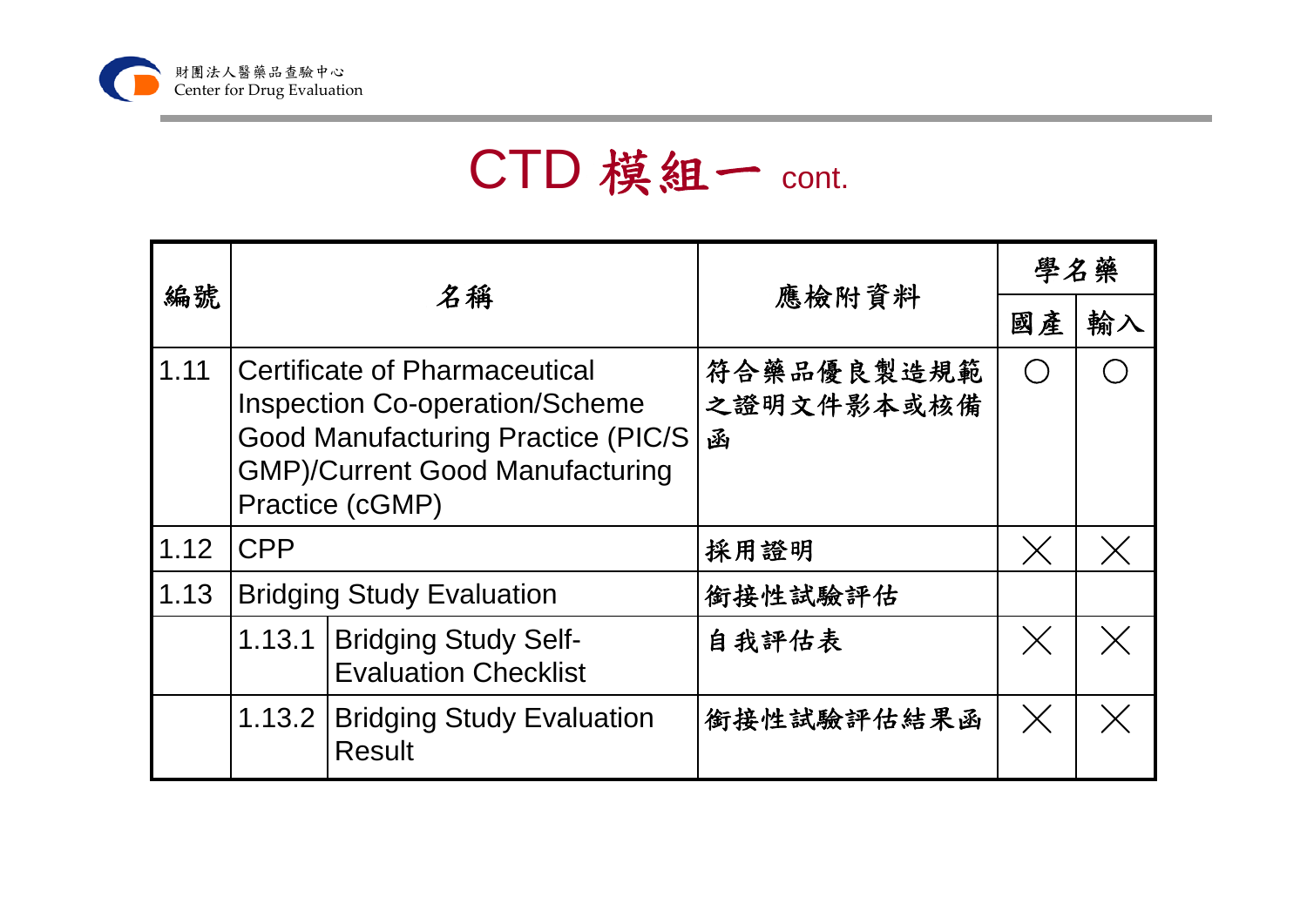

|      | 名稱                                                                              |                                                                      | 應檢附資料            | 學名藥         |    |
|------|---------------------------------------------------------------------------------|----------------------------------------------------------------------|------------------|-------------|----|
| 編號   |                                                                                 |                                                                      |                  | 國產          | 輸入 |
| 1.14 | <b>Status of Clinical Study Taiwan</b><br>involved                              |                                                                      | 國內臨床試驗現況         |             |    |
|      | 1.14.1                                                                          | <b>Approval Letter of Domestic</b><br><b>Clinical Trial Protocol</b> | 國內臨床試驗計畫書核<br>准函 | $\bigwedge$ |    |
|      |                                                                                 | 1.14.2 Approval Letter of Domestic<br><b>Clinical Study Report</b>   | 國內臨床試驗報告核備<br>函  | $\bigwedge$ |    |
| 1.15 | Status of Bioavailability (BA)/<br>Bioequivalence (BE) Study Taiwan<br>involved |                                                                      | 國內 BA/BE 試驗現況    |             |    |
| 1.16 | <b>Contract Manufacturing</b>                                                   |                                                                      | 委託製造             |             |    |
|      | 1.16.1                                                                          | <b>Application Form for</b><br><b>Contract Manufacture</b>           | 委託製造申請函          | $\bigwedge$ |    |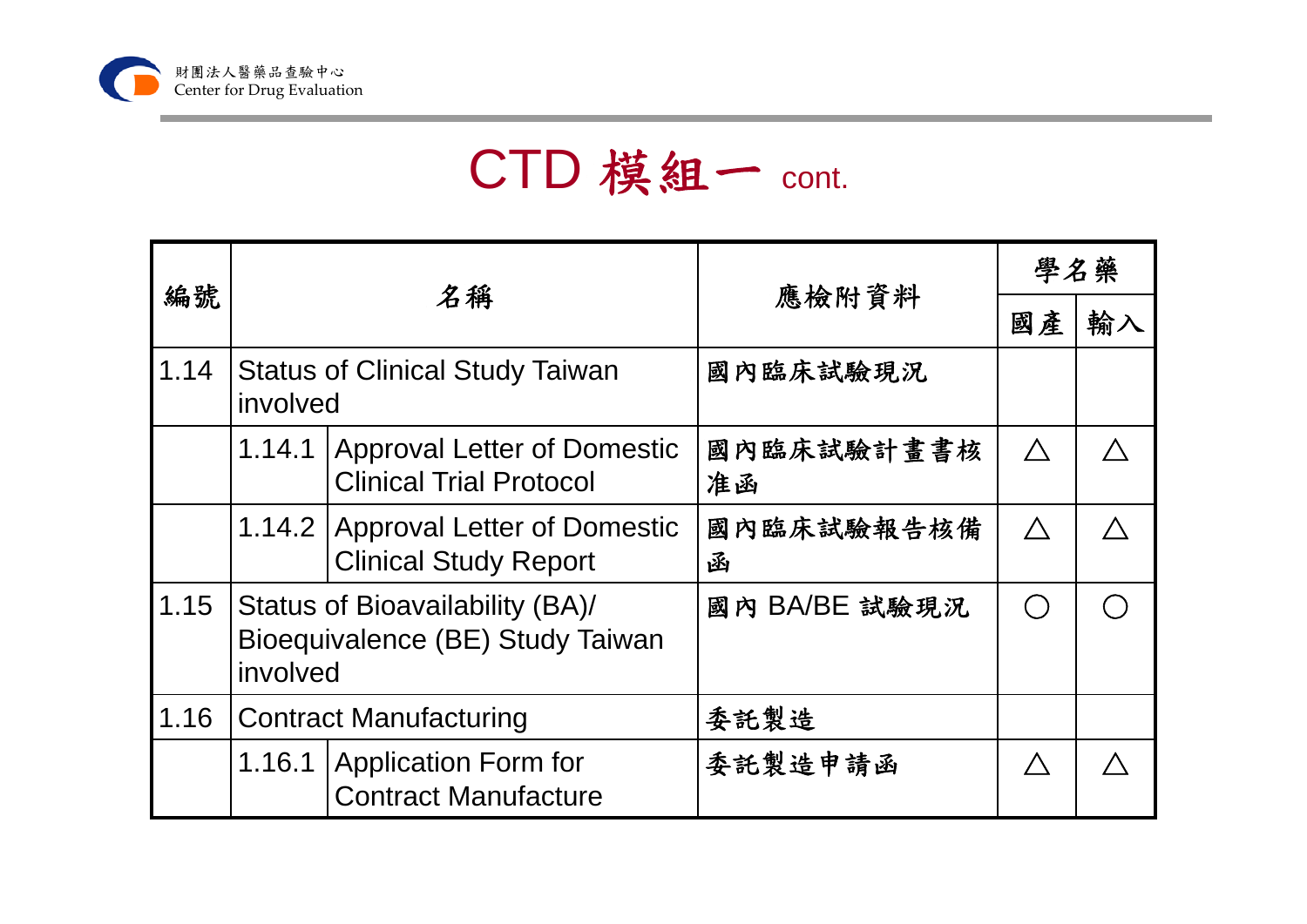

|      | 名稱                                                              |                                                                  | 應檢附資料                | 學名藥         |    |
|------|-----------------------------------------------------------------|------------------------------------------------------------------|----------------------|-------------|----|
| 編號   |                                                                 |                                                                  |                      | 國產          | 輸入 |
|      |                                                                 | 1.16.2 Copy of Contract<br><b>Manufacturing Agreement</b>        | 委託製造契約書影本            | $\bigwedge$ |    |
|      |                                                                 | 1.16.3   Description of Contract<br><b>Manufacturing Process</b> | 說明製程之分段委託製<br>造情形之資料 | $\bigwedge$ |    |
| 1.17 | <b>Applications of Contract Analysis</b>                        |                                                                  | 委託檢驗                 |             |    |
|      |                                                                 | 1.17.1 Certificate of Contract<br>Analysis                       | 委託檢驗核備函              | $\bigwedge$ |    |
| 1.18 | <b>Radiation Dosage Study Report</b>                            |                                                                  | 輻射劑量學報告              | $\bigwedge$ |    |
| 1.19 | <b>Risk Evaluation and Mitigation</b><br><b>Strategy (REMS)</b> |                                                                  | 風險管理計畫書              |             |    |
| 1.20 | <b>Other Documents or Reports</b>                               |                                                                  | 其他檢附資料               |             |    |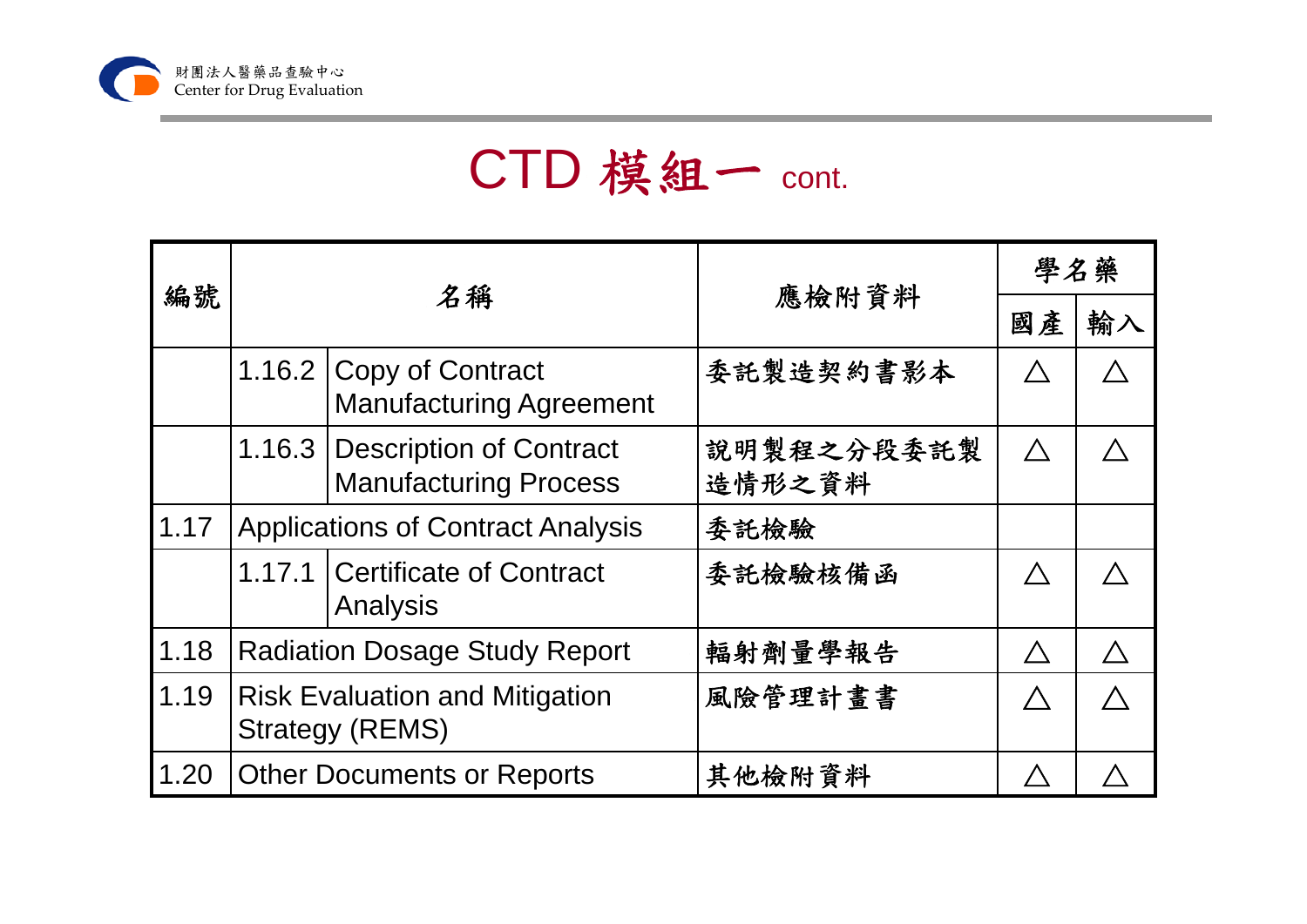

### 1.2 規費收據

- 依據「西藥及醫療器材查驗登記審查費收費標準」, 應繳納審查費如下:
	- – 監視藥品之學名藥品查驗登記,新臺幣 3 萬 5 千 元。
	- 非屬監視藥品之學名藥品查驗登記,新臺幣 2 萬 元。
- 考量未來 TFDA 將實施線上申辦,屆時將會於送件前 即有繳費收據,因此預留此項目。
- 現階段各申請案因送件時多為現場繳費,無法隨案檢 附收據影本,本項目可直接填寫 "N/A**"**。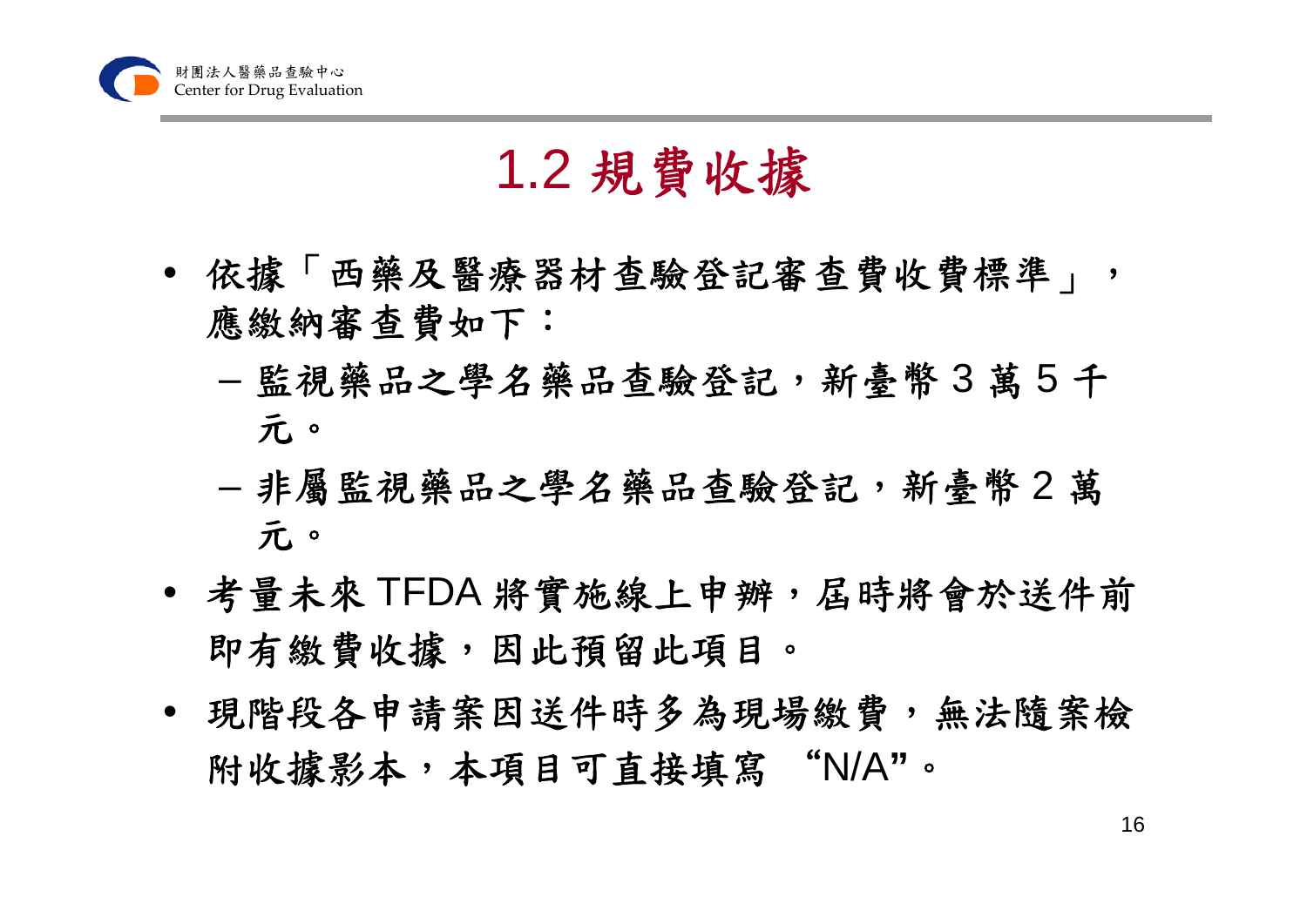#### 1.4 藥品查驗登記申請書正、副本

- 品名欄
	- –品名不得使用他人藥物商標或廠商名稱。
	- –品名不得涉有虛偽或誇大。
	- 中文品名不得夾雜外文或數字。
	- 依藥事法撤銷許可證的藥品,其品名不得再使用;依藥 事法註銷或廢止許可證,兩年內品名不得使用。
	- – 中、英文品名可使用主成分之化學成分名為品名,但依 藥品查驗登記審查準則第14條第2款規定,以藥典記 載之名稱、學名、通俗名稱或固有成方名稱為品名者, 應加冠商標、廠商名稱或其他可資辨別之名稱。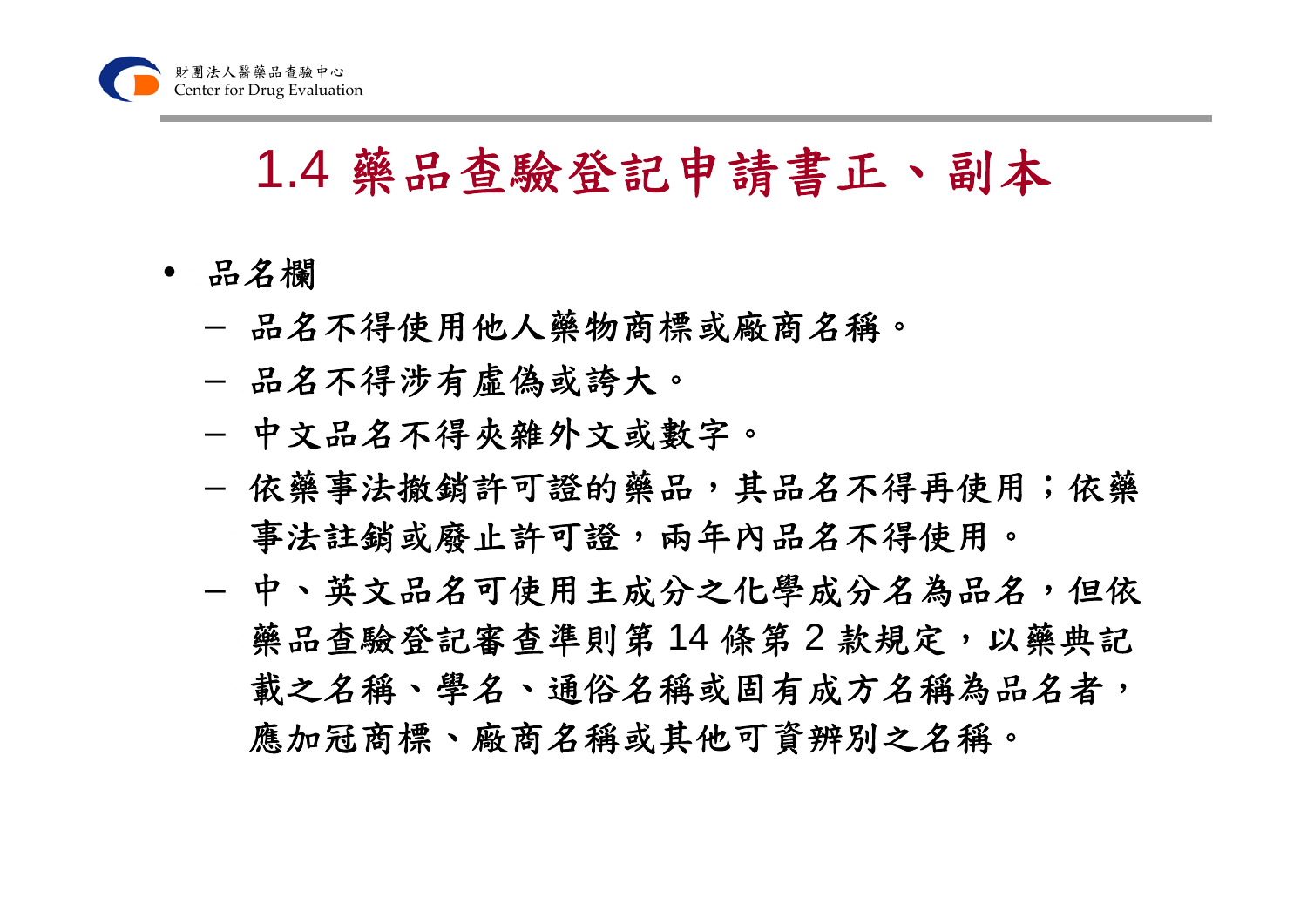#### 1.4 藥品查驗登記申請書正、副本cont.

- 劑型欄
	- –- 同一劑型,其製劑之濃度或單位含量不同者,應分別申 請。
	- – 乾粉注射劑不同內容量,得以一案申請。但其注射液濃 度不同或所附之溶液不同者,應分別申請。
	- –- 製藥工廠之劑型未經中央衛生主管機關評鑑通過者,不 得申請該劑型製劑之查驗登記。但其工廠劑型經評鑑通 過軟膏劑者,得申請乳膏劑、凝膠劑之查驗登記;經評 鑑通過糖衣錠、膜衣錠者,得申請錠劑、內服顆粒劑、 內服散劑之查驗登記;經評鑑通過錠劑者,得申請內服 顆粒劑、內服散劑之查驗登記。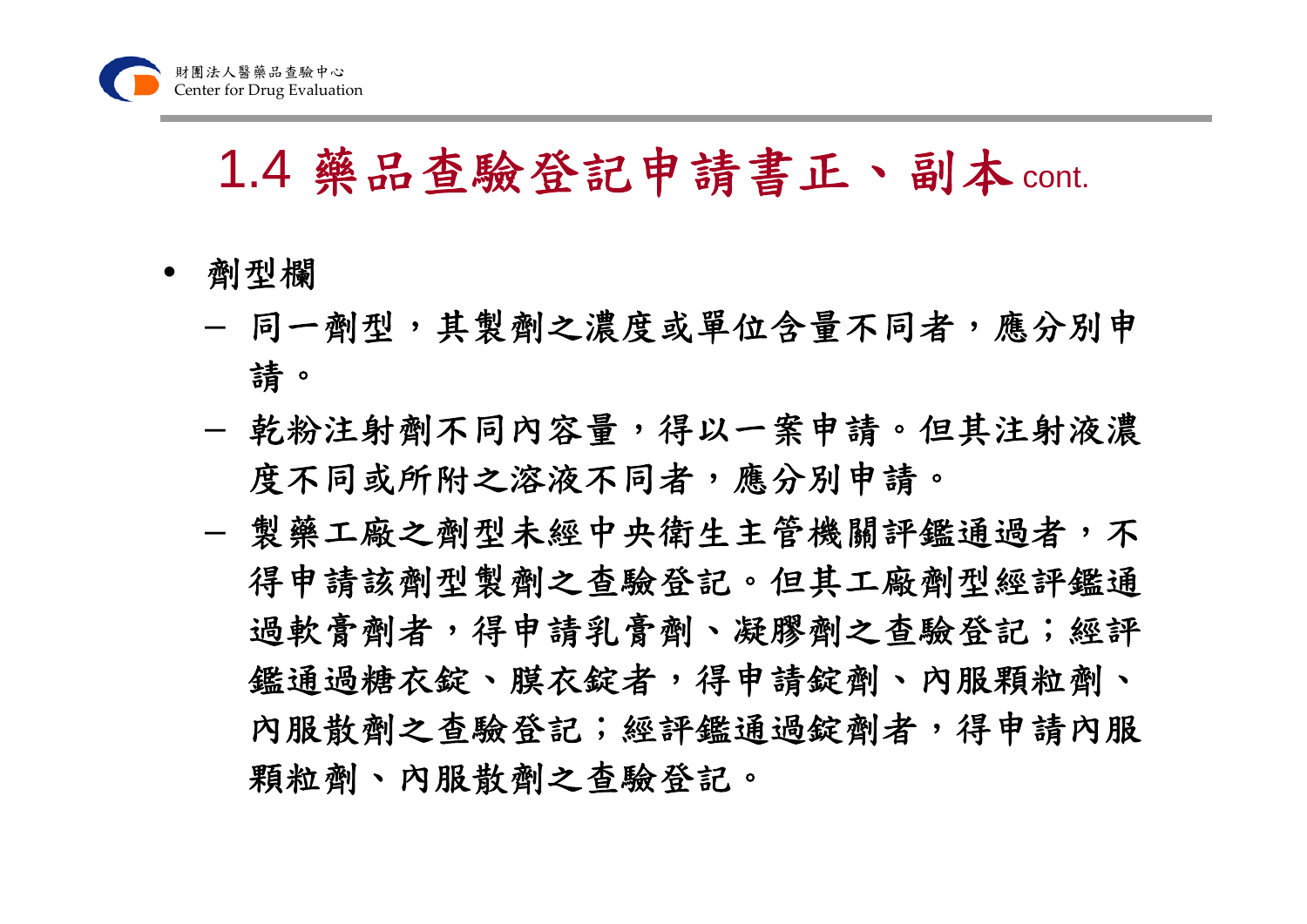#### 1.4 藥品查驗登記申請書正、副本cont.

- 類別欄
	- – 藥品應視實際情形註明「本藥限由醫師使用」、「本藥 須由醫師處方使用」、「醫師藥師藥劑生指示藥品」、 「調劑專用」、「製劑原料」等類別字樣。
- 包裝欄
	- –應載明包裝數量、包裝材質及包裝形態。
	- – 每種藥品之包裝限量,應依藥品製劑包裝限量表之規定 辦理;如有特殊目的者,應在包裝上加註限用目的。
	- 同處方且單位含量相同的藥品,申請一張許可證,有不 同容量包裝請註明。同成分不同面積的藥膠布,若單位 含量相同者,亦申請於同一張許可證。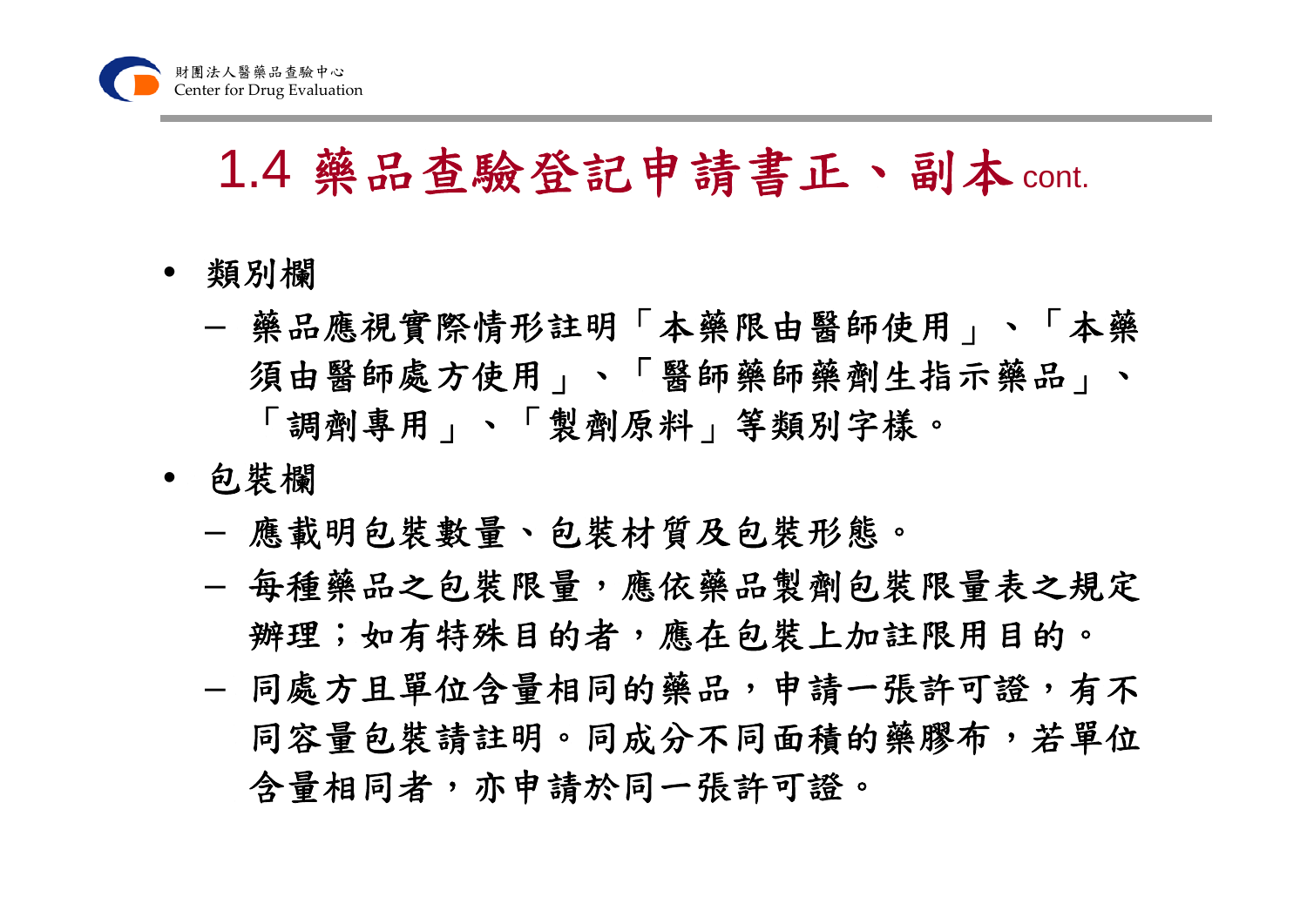### 1.4 藥品查驗登記申請書正、副本cont.

- 原料名稱及分量欄
	- 處方應以最小單位之含量為標示。但如係乾粉、凍晶 注射劑,得以最小包裝之含量標示。
	- –分量限以公制填寫。
	- – 如係膠囊劑者,除應載明其內容物之全處方外,軟膠 囊應載明軟膠囊殼之全處方,硬膠囊應載明膠囊殼之 色素名稱。
	- 主成分之原料來源(製造廠名、廠址及其國別)應予 載明。
	- 處方成分依主成分、賦形劑之順序詳填全處方。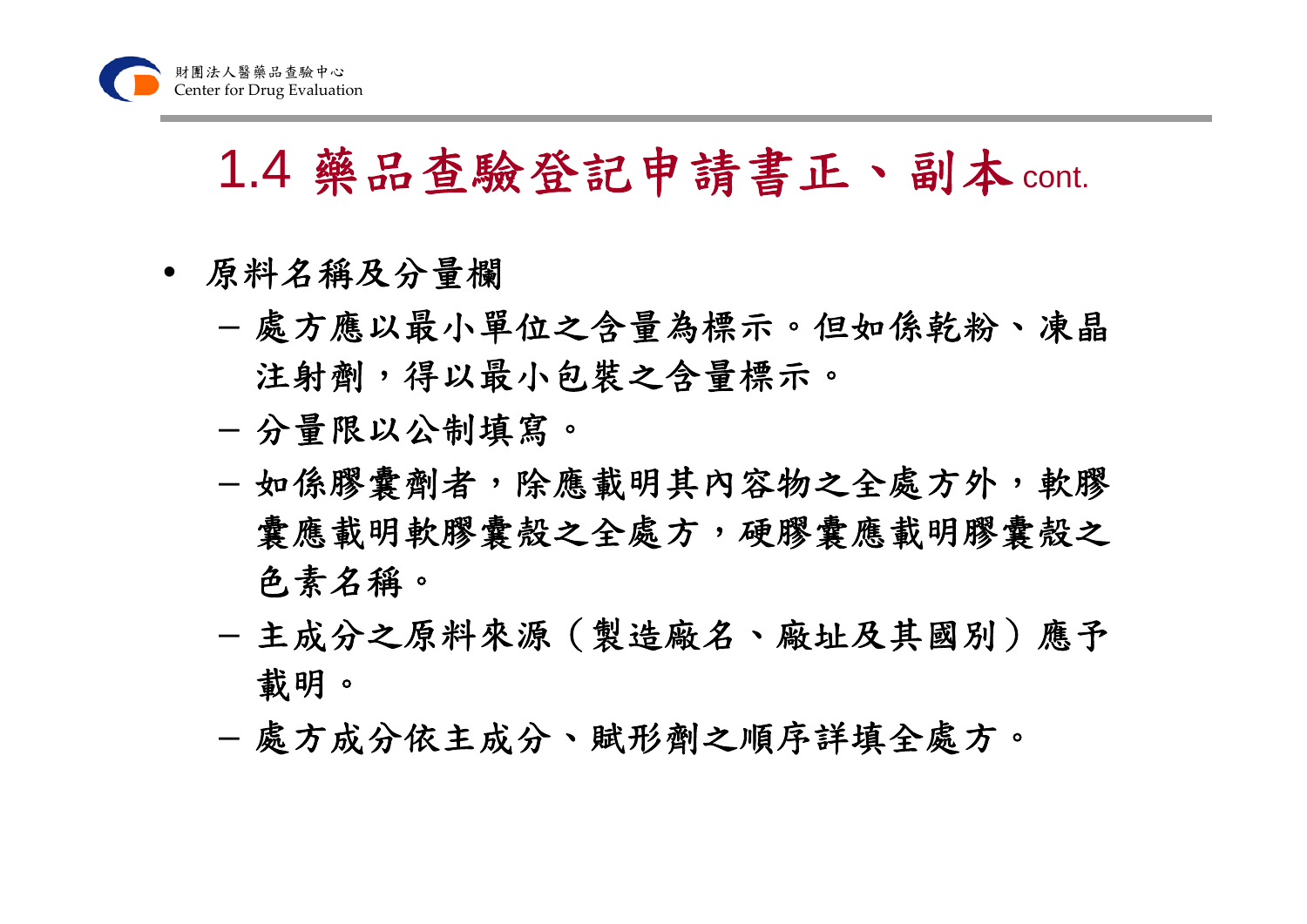### 1.4 藥品查驗登記申請書正、副本 cont.

- 適應症欄
	- 應以衛生署核定之藥品效能或適應症品目資料為準, 包括藥品再分類品項、藥品再評估結果、指示藥品審 查基準。
	- – 得另參考新藥新適應症及十大醫藥先進國家之醫藥品 集,簡明填寫。如療效有所增減,並應檢附有關資料 以供審核。
- 用法用量欄
	- 成人、小兒(分別年齡)之用法用量,應分別填明, 並附依據。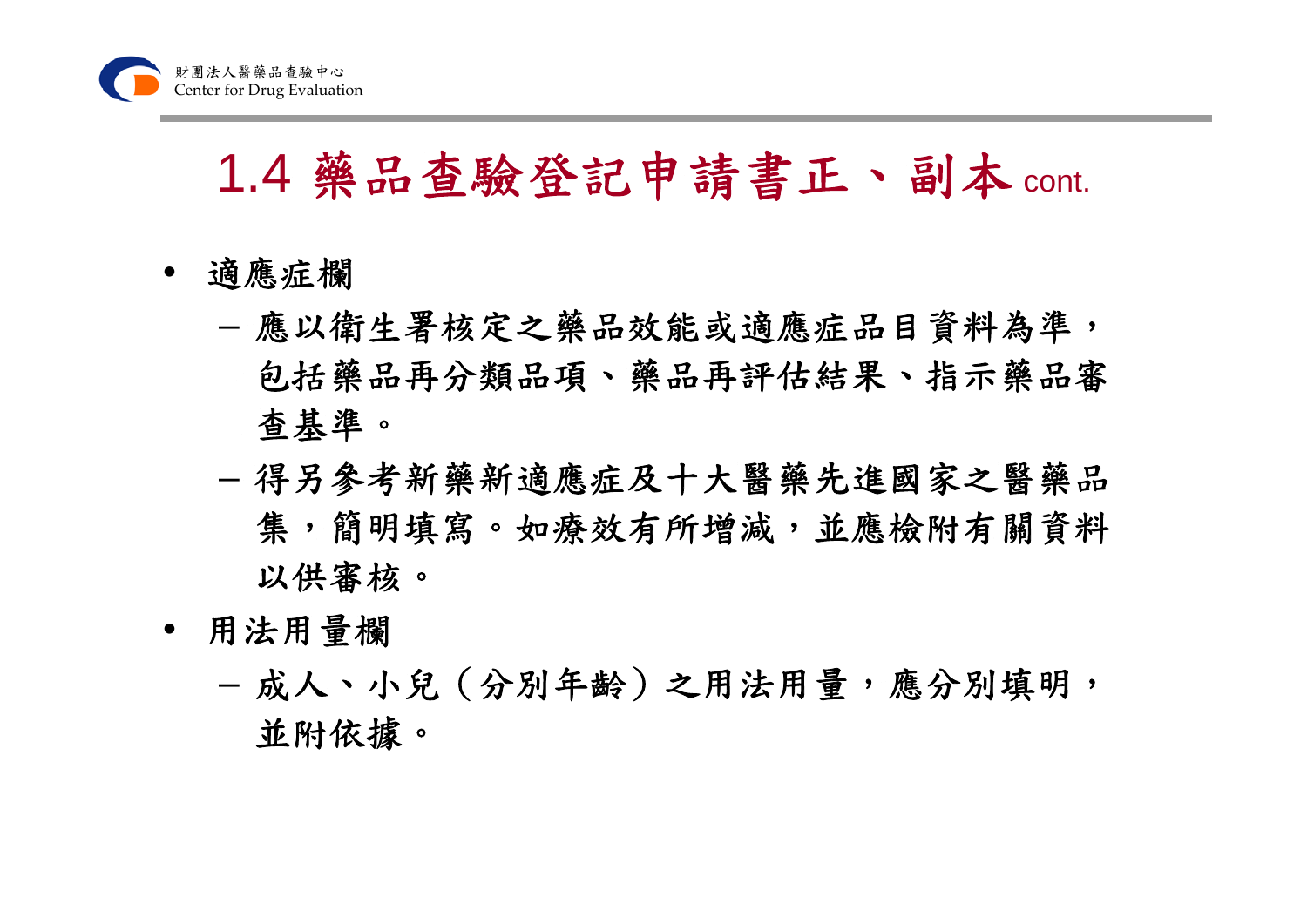

## 1.5 切結書

- 包括(甲)、(乙)兩式。
- 填寫時應載明具切結商號名稱、地址、負責 人姓名及切結日期,並均加蓋與申請書相同 之印章。
- 如係委託製造,委託者與受託廠均應具名切 結。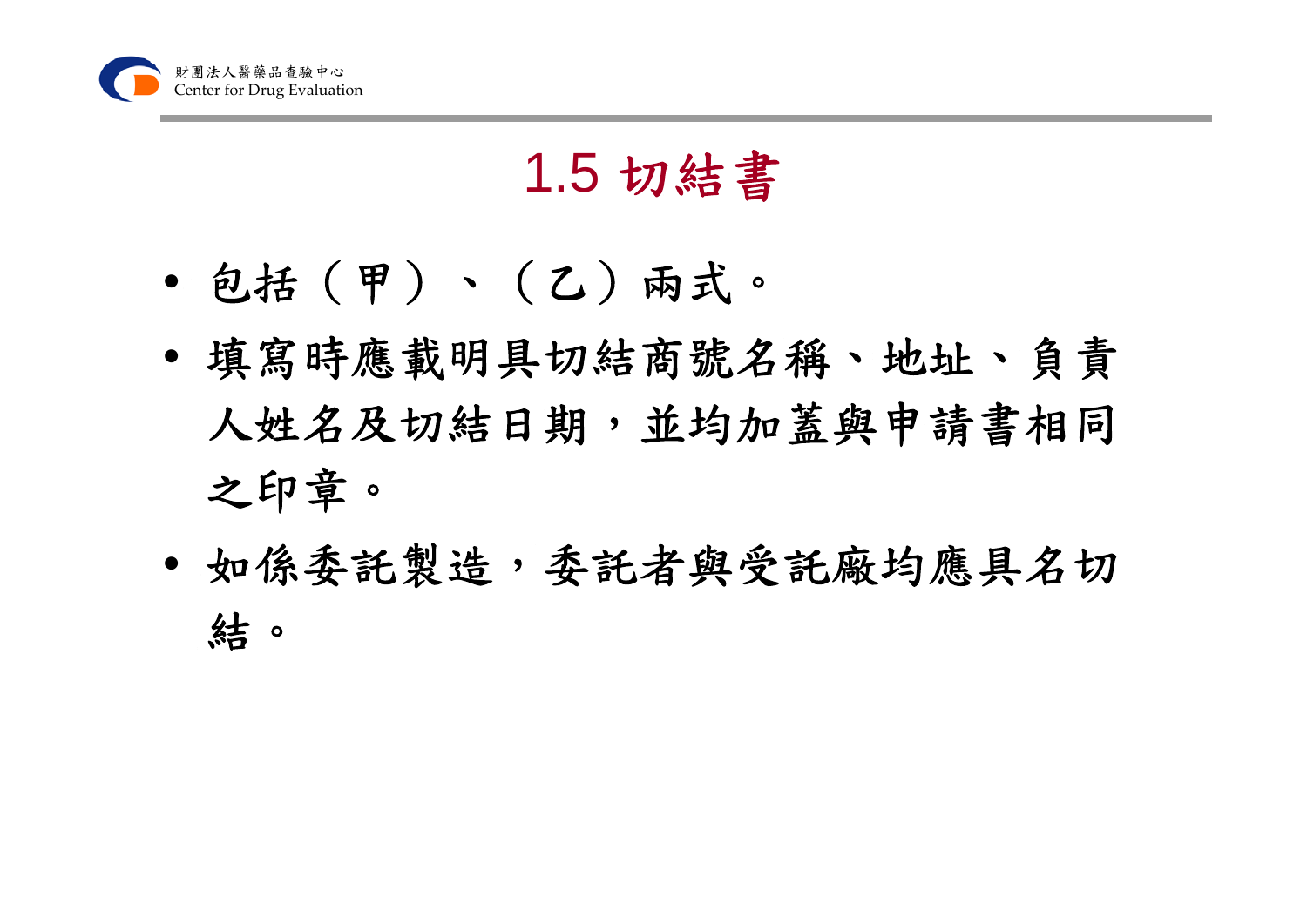

#### 1.6.1 仿單

- 監視藥品之學名藥仿單,應依已核准之首家仿單核定方式 記載;非監視藥品應依原廠仿單據實翻譯。
- 仿單應詳實刊載禁忌、警語、副作用及注意事項,並應使 用紅字或加印紅框或使用粗黑異體字,以引起使用者特別 注意。
- 中文仿單之字體大小規格不得小於電腦字體 7 號字。
- 市售藥品得僅放置經審查核定之中文仿單。但如市售藥品 同時放置中、外文仿單者,外文仿單內容須與核定本之中 文仿單內容相符,廠商得依核定之中文仿單自行修正其外 文仿單內容。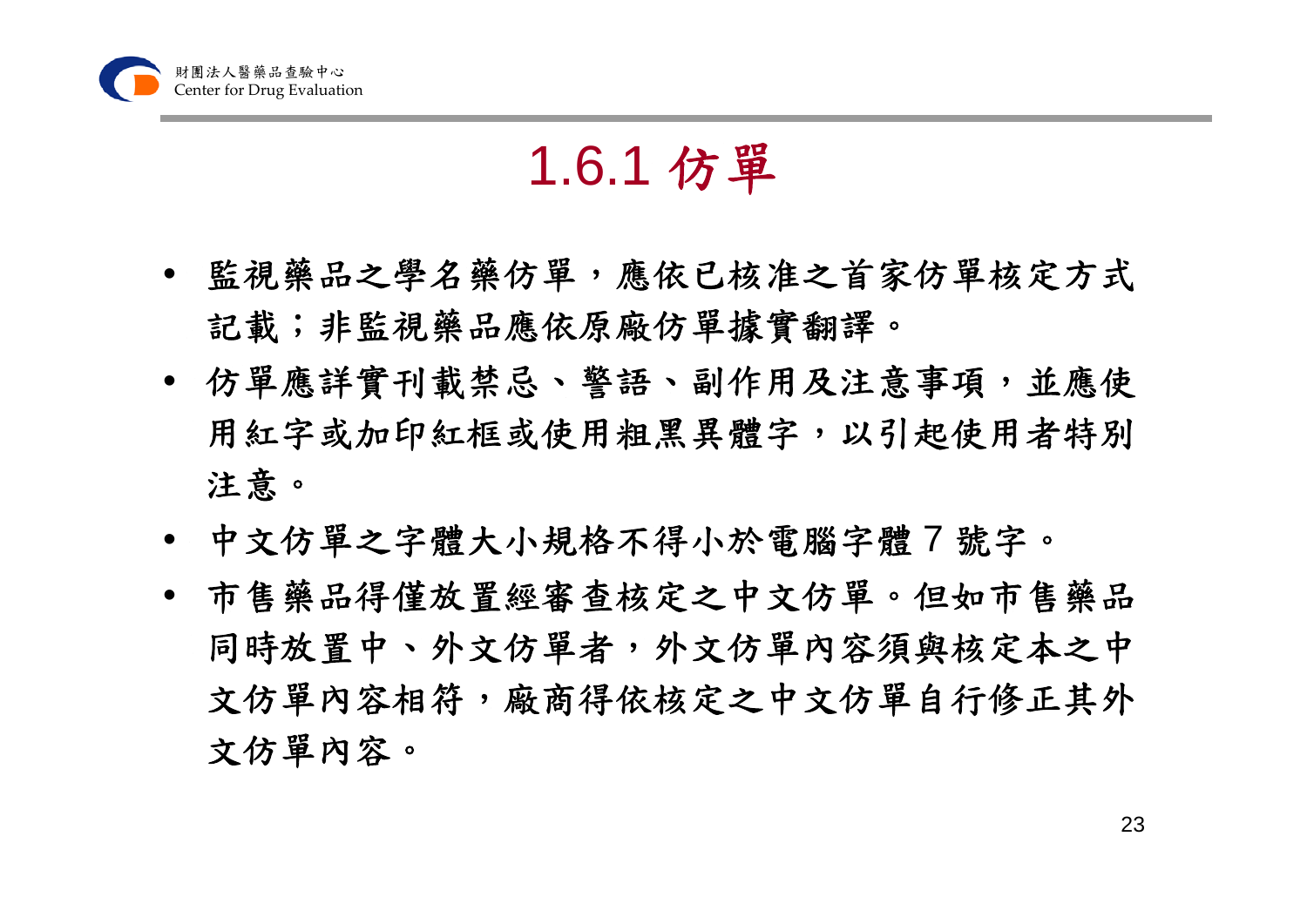

### 1.6.2 標籤、外盒、鋁箔

- 申請時,得檢送包材之印刷實體或擬稿;鋁箔 實體得以彩色照片替代之。
- 於領證時,應檢附藥品外觀及依衛生署所核定 之標籤、仿單、包裝之電子檔。
- 電子圖像檔案以光碟燒錄,仿單建議以 PDF 文字檔為主。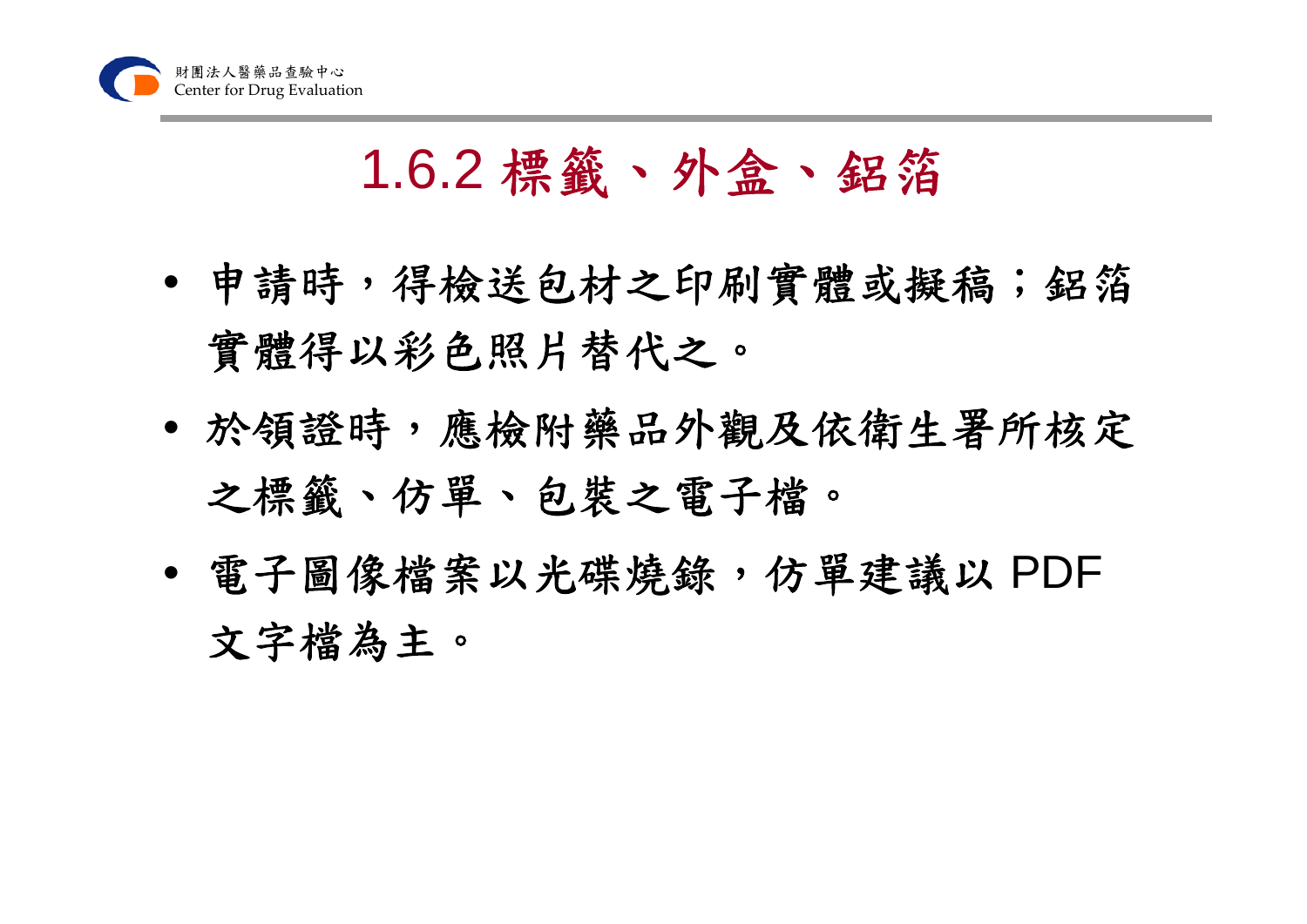

### 1.7.2 工廠登記證

- 自 99.06.02 總統令修正工廠管理輔導法,工 廠登記改採登記制,不再核發工廠登記證。
- 然目前此項目仍在查驗登記審查準則項目中 ,因此將保留此敘述,廠商可於此項目提供 工廠登記證號或相關證明文件。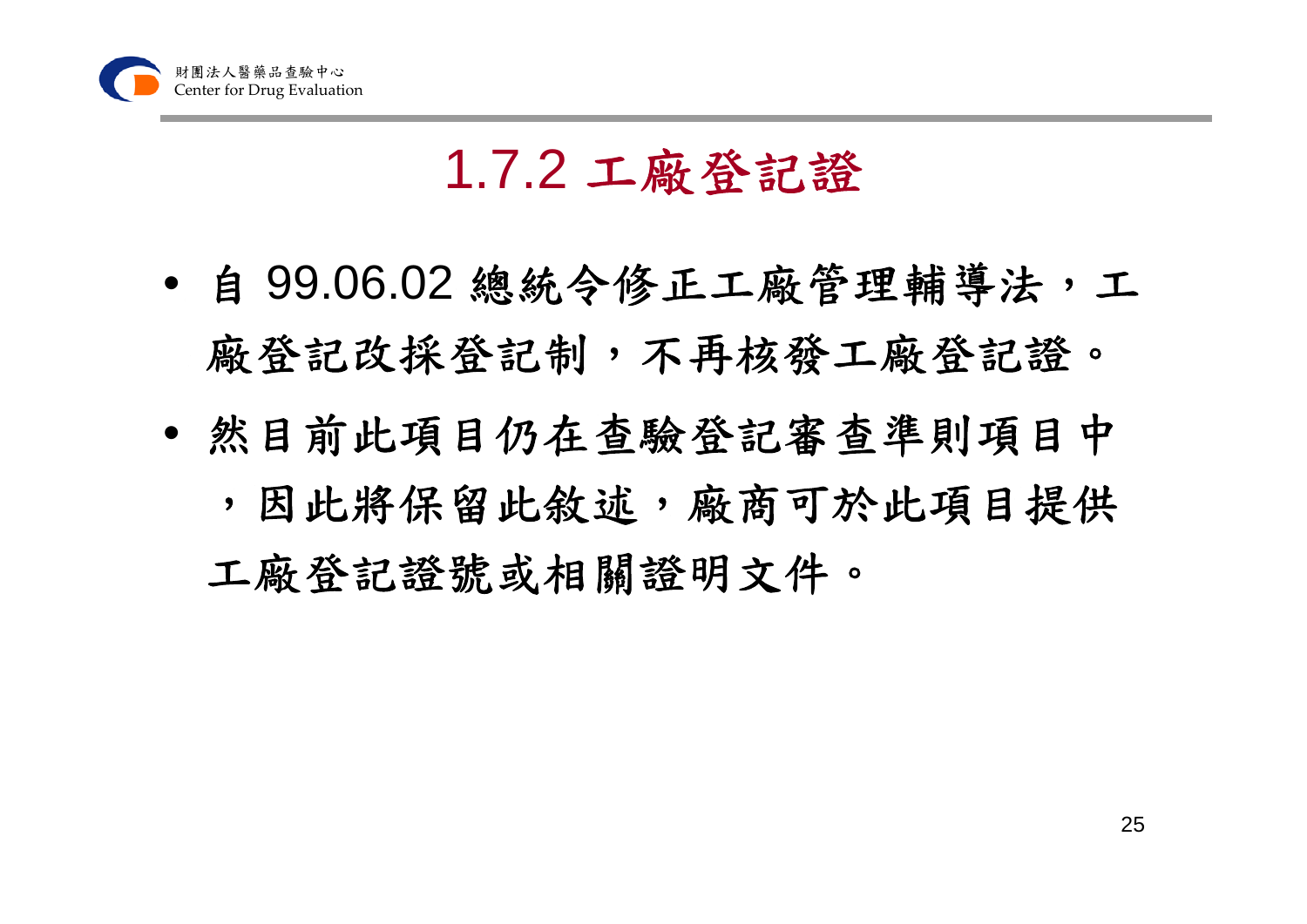

#### 1.9 出產國許可製售證明

- 中央衛生主管機關認可之販售國核准販售證明可替代出產國 許可製售證明。
- 申請之藥品係列載於美國 USPDI 或 FDA <sup>之</sup> Orange Book 者,得影印刊載頁數或其網路版或電子書版,並檢附美國州 政府衛生主管機關核發之許可製售證明,替代美國 FDA 出 具之許可製售證明。
- 歐盟會員國之一者,得檢附 EMA 出具核准製售證明。
- 輸入藥品係委託製造水受託製造廠所在國家上市者,得 以委託者所在國出具自由販賣證明及受託製造廠所在國出具 製造證明替代之,或以委託者所在國出具有載明製造廠名、 廠址之自由販賣證明來替代出產國許可製售證明。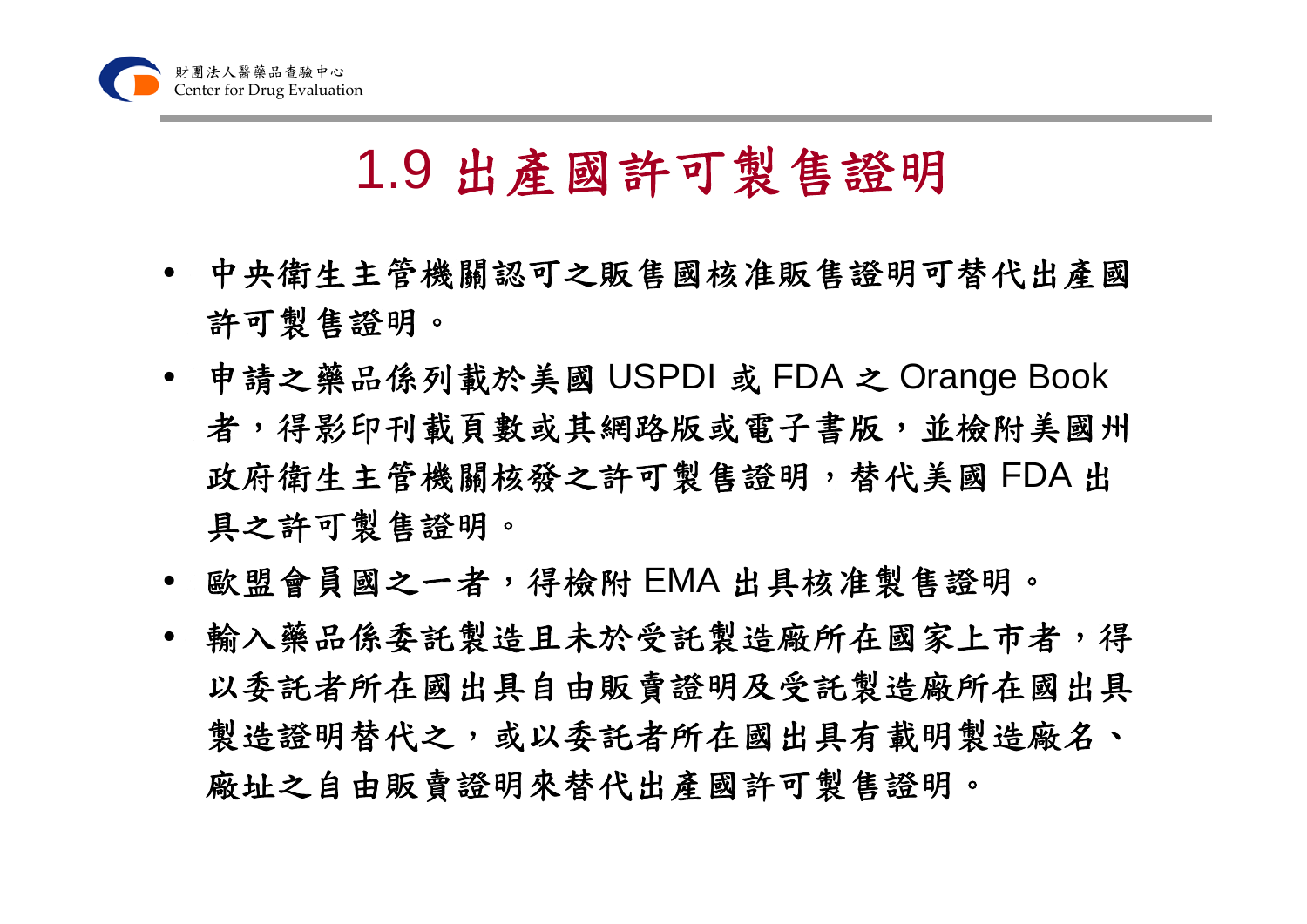

## 1.10 處方依據

- 學名藥主成分之劑量需與原廠完全相同,但 賦型劑成分、劑量可視需要調整,不一定與 處方依據完全相同。
- $\bullet$  符合「指示藥品審查基準」之查驗登記案需 檢送資料與一般學名藥相同,但無需檢附處 方依據。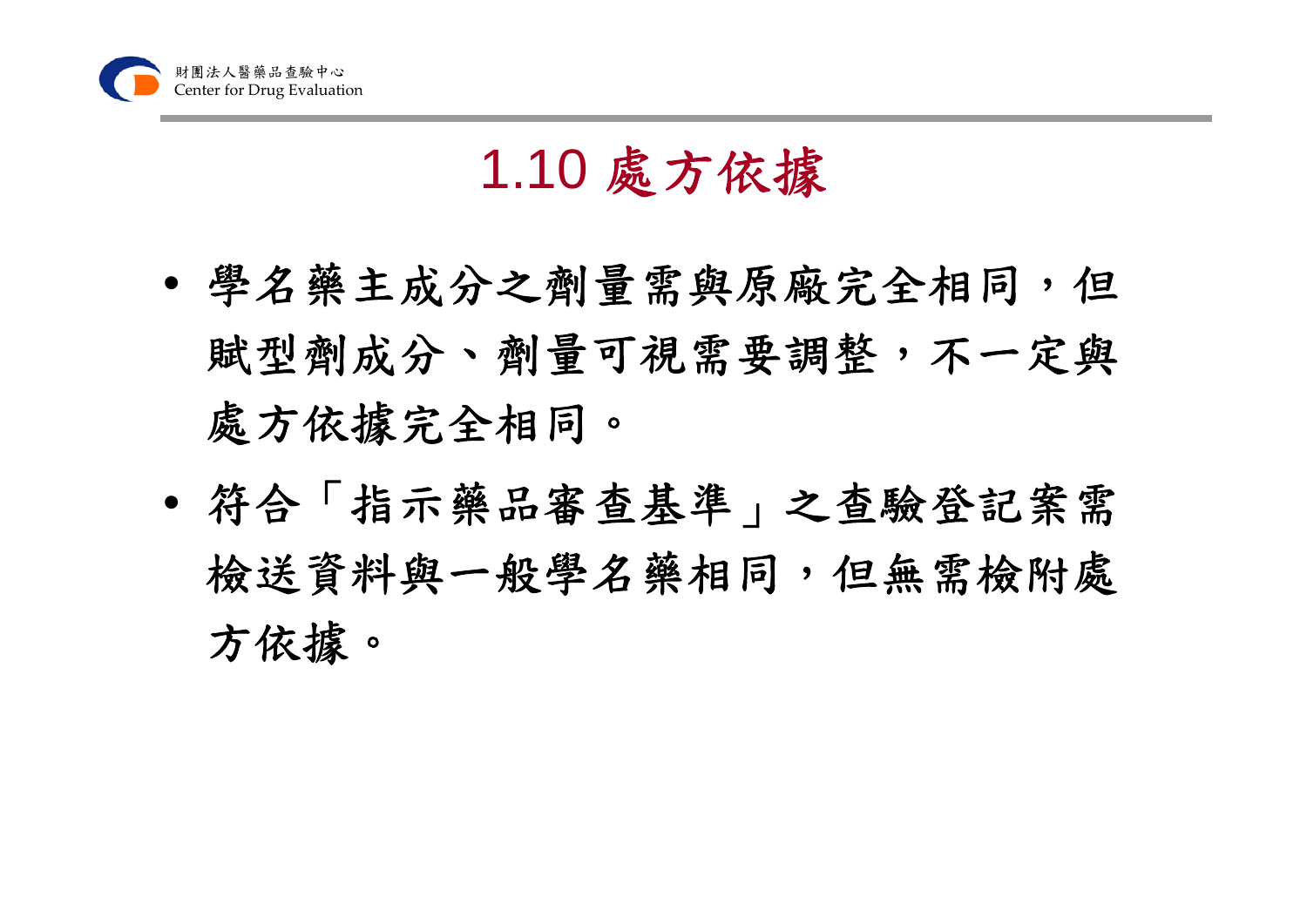## 1.11 符合 GMP 之證明文件影本或核備函

- 申請者可檢附 GMP、三階段確效、PIC/S GMP 核准函文或送件文號資料。
- • 若國外製造廠有申請海外查廠亦請提供海外查 廠核備函文。
- 若為國內製造廠亦請提供二年內或最近一次 GMP 後續查廠報告同意備查函。
- 所提供之證明文件影本或核備函應能顯示為該 申請案劑型者。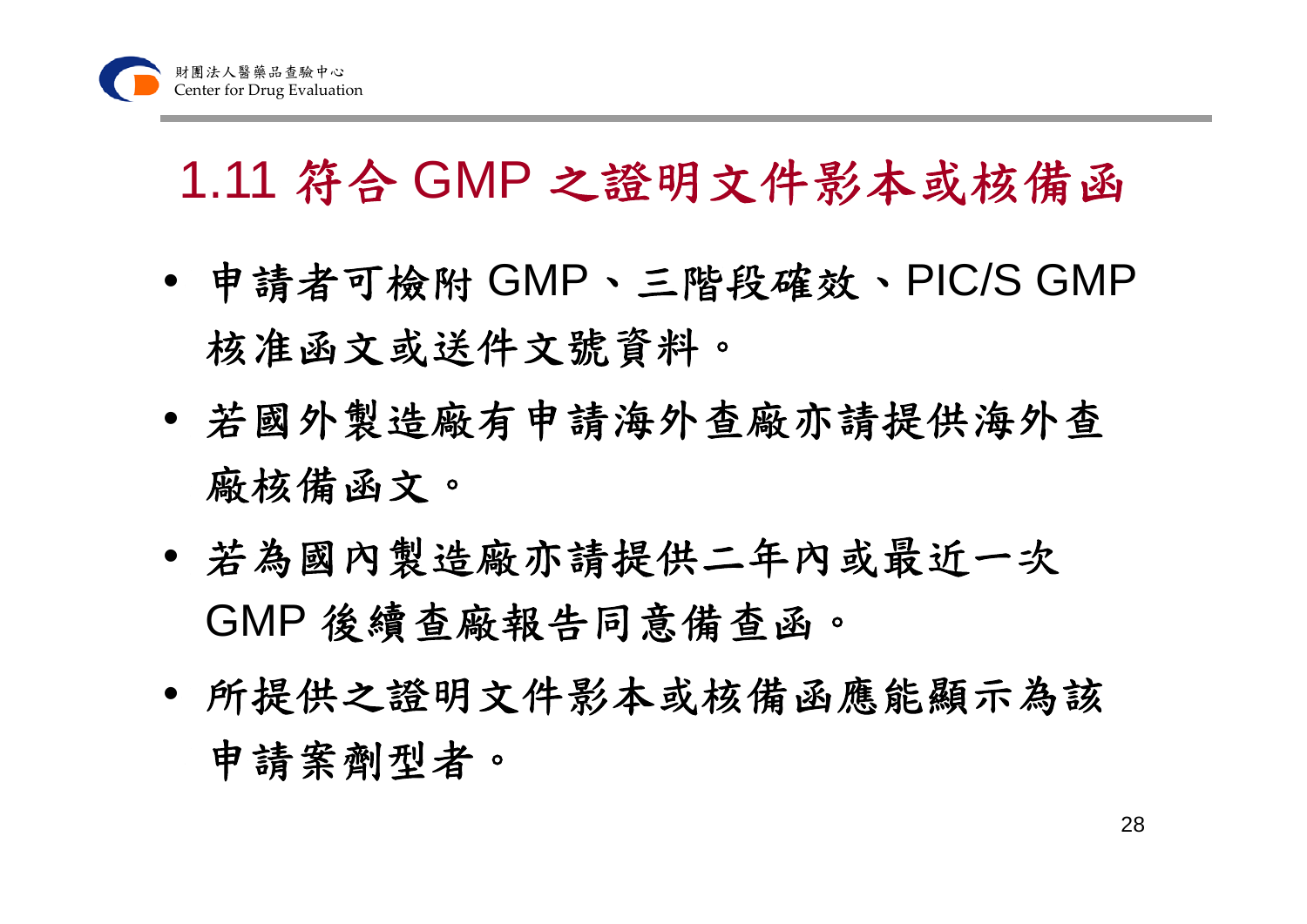

#### 1.14 國內臨床試驗現況

- 監視藥品之學名藥,於監視期間五年內:
	- –- 應檢附與以新藥提出查驗登記申請且取得許可證之廠商相同標 準之國內臨床試驗報告(含銜接性試驗)。
	- – 如前述新藥於查驗登記核准時未檢送國內臨床試驗報告(含銜 接性試驗)者,則應檢送(1)生體相等性試驗報告,或(2) 生體可用率及臨床試驗報告。
- 監視藥品之學名藥,已監視期滿︰應檢送(1)生體相等性試驗報 告,或(2)生體可用率及臨床試驗報告。
- 一般學名藥︰如係控釋劑型製劑或屬衛生署公告須執行 BE 之品 目者,應檢送(1)生體相等性試驗報告,或(2)生體可用率及 臨床試驗報告。
- 是否為監視成分藥品可參考 TFDA 網站「監視中藥物安全監視名 單」。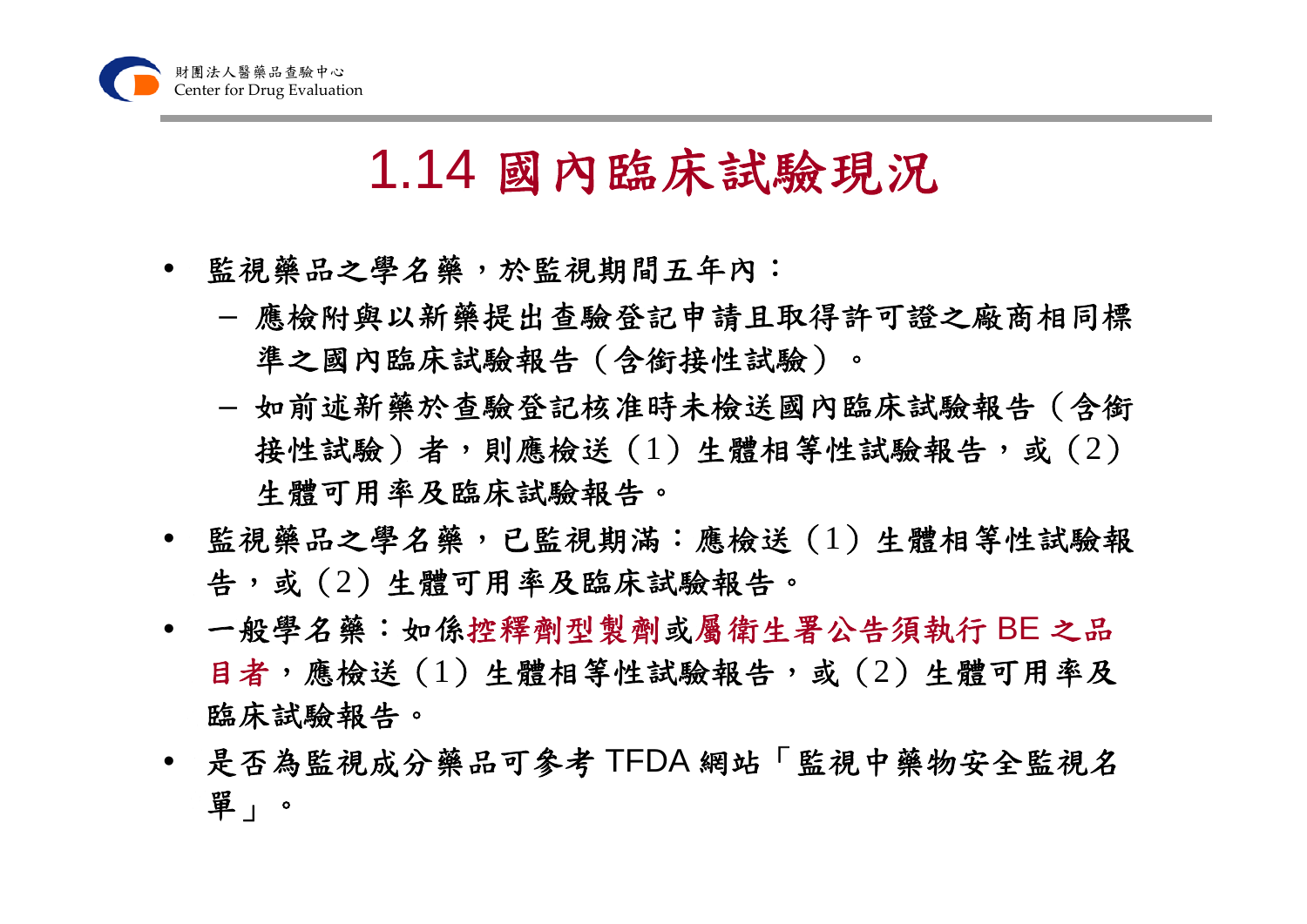

### 1.15 國內 BA/BE 試驗現況

- 若為需提供 BA/BE 試驗之案件類別,且於國內進行,則 請說明試驗現況。若試驗報告已核備,則提供報告核備函 或證明文件。
- 若引用公告免附 BA/BE 試驗之案件類別(如:列屬 BCS Class I 屬低風險性得以溶離曲線比對試驗取代 BE 試驗之 口服速放劑型學名藥),或已申請免除 BA/BE 獲准之案 件,廠商亦要提出說明並檢附相關證明文件。
- 經衛生署認定應執行 BA/BE 試驗品項可參考相關公告; 同時也可參考監視**/**非監視學名藥品執行國內 BA/BE/ Dissolution 試驗清單。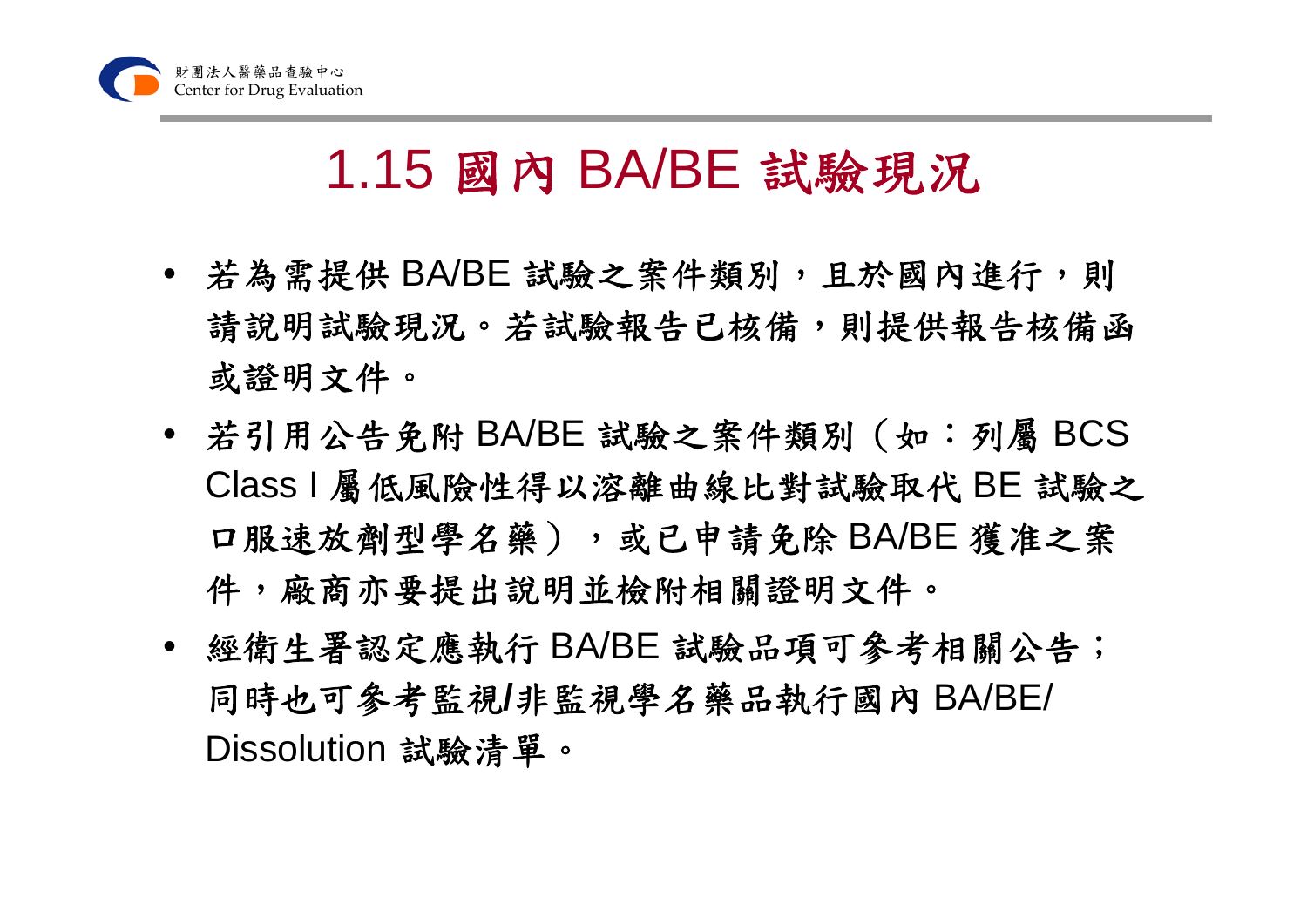

### 1.18 輻射劑量學報告

• 輻射計量學報告為申請核醫放射性藥品時須檢 附。

### 1.20 其他檢附資料

• 國產管制藥品查驗登記應另檢附管制藥品原料 申請核准證明或挪用證明。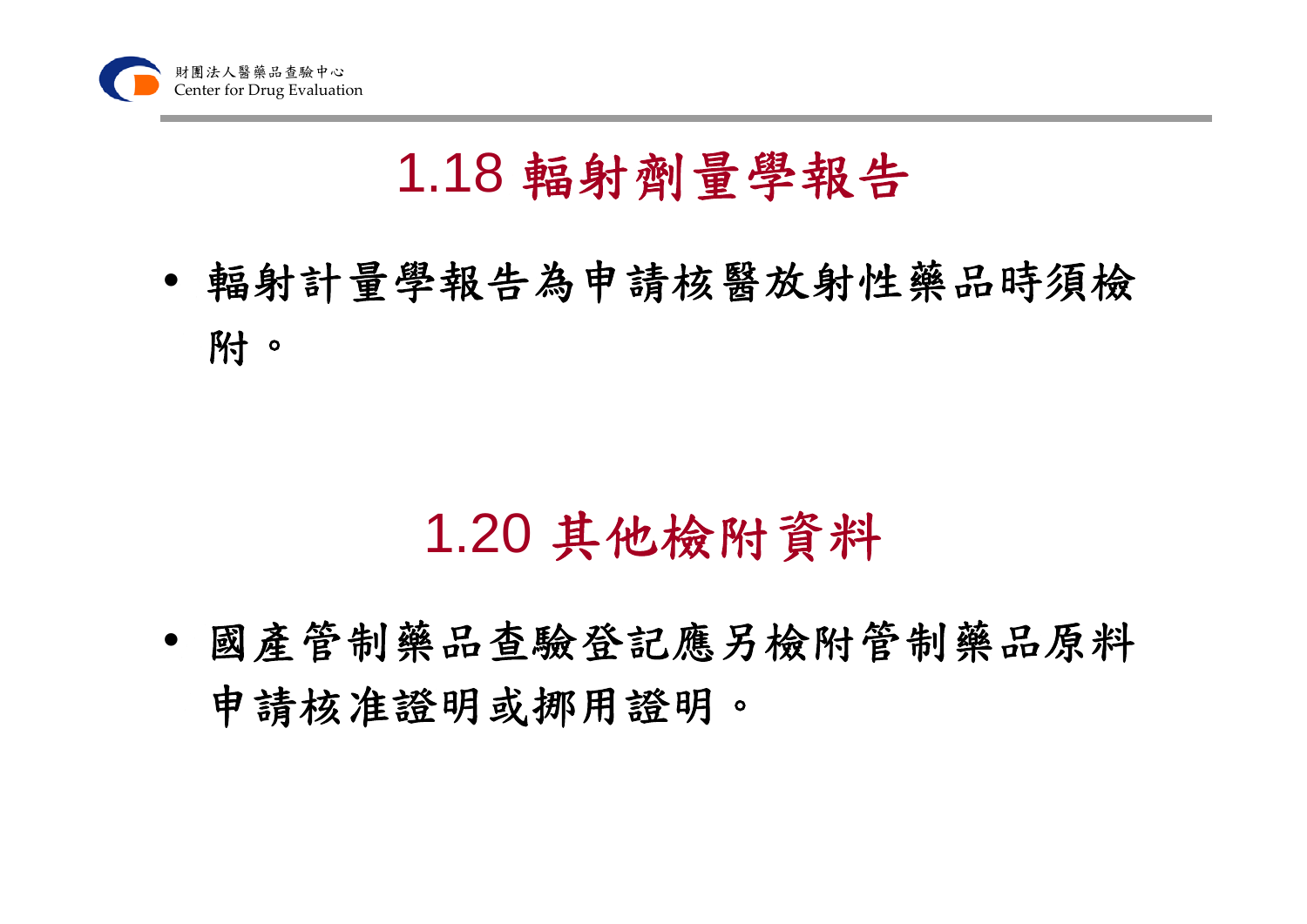

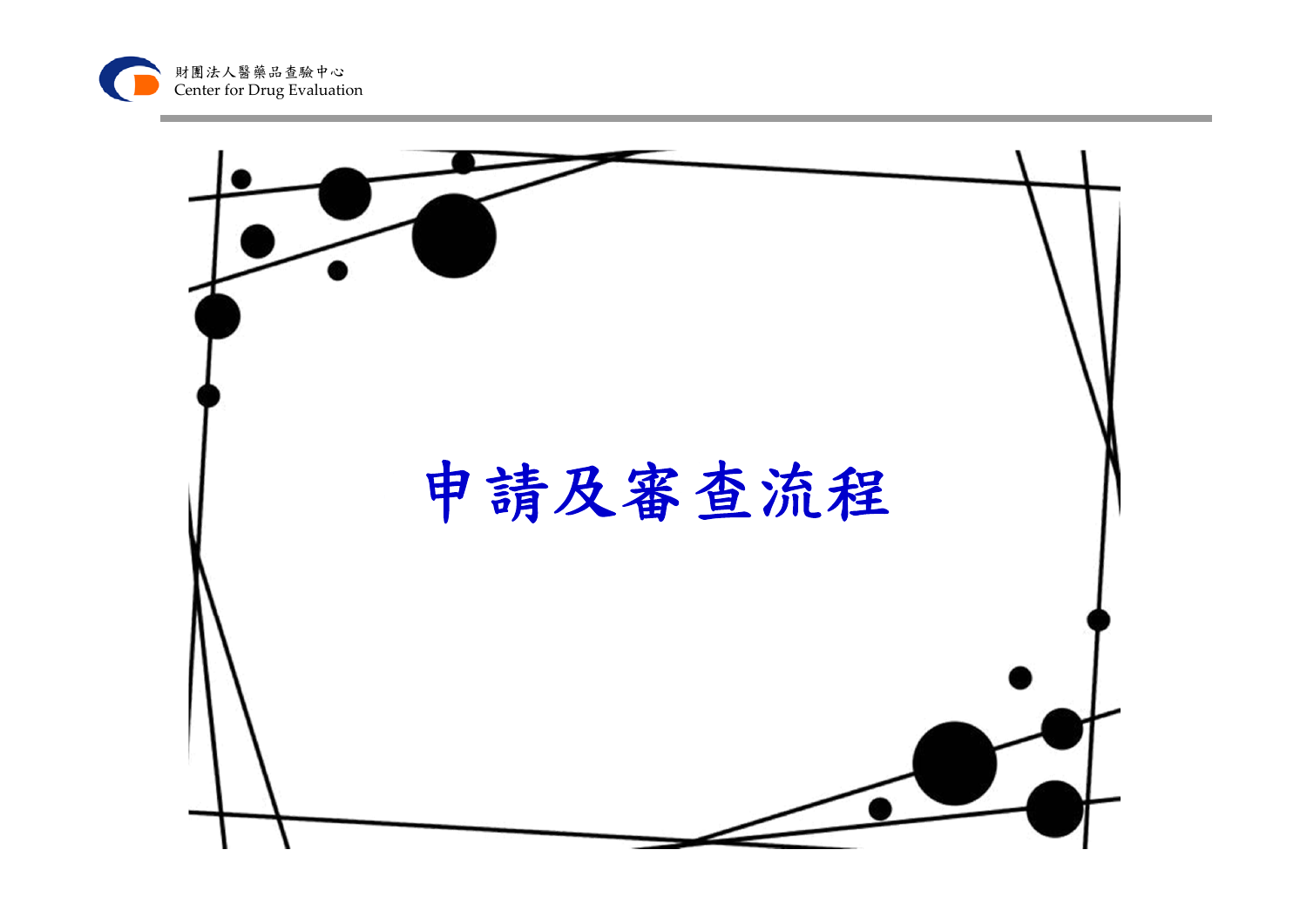

## 申請及審查流程

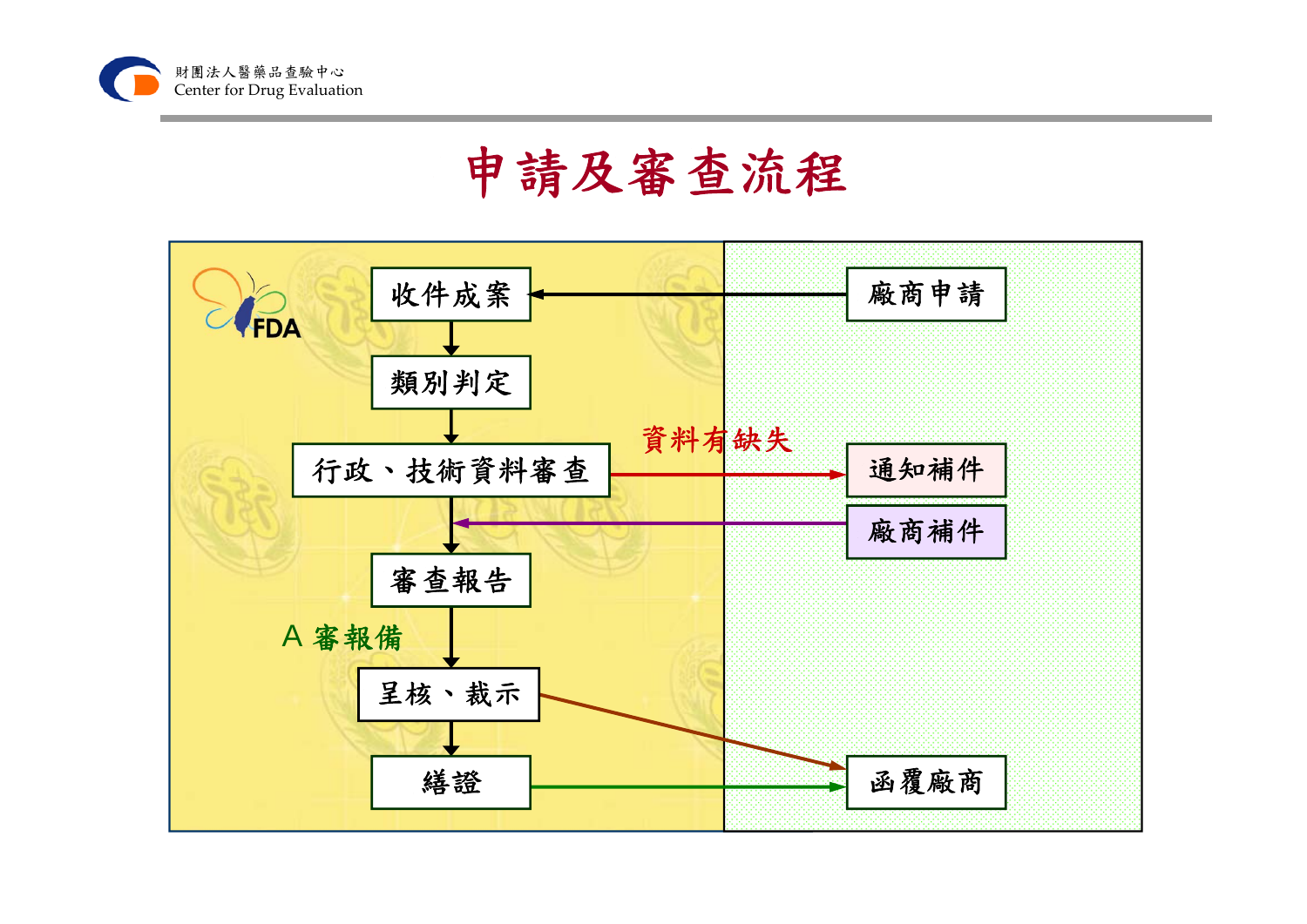

### 申請及審查流程cont.

- 學名藥查驗登記案件限辦天數為 150 天。
- 原則上審查過程中有 2 次補件機會,每次期限 2 個月,其中 1 次得展延 1 個月。
- 如逾期未補,則將依現有資料逕為審查核駁。
- 審核通過者,應依領證通知於 3 個月內辦理領證手續。
- 不准登記之案件,自函文送達之日起 4 個月內,可敘明理由 提出申復,但1次為限。
- 案件查詢:
	- TFDA 首頁 **<sup>&</sup>gt;**業務專區 **<sup>&</sup>gt;**藥品 **<sup>&</sup>gt;**人民申請案查詢
	- TFDA 首頁 **<sup>&</sup>gt;**業務專區 **<sup>&</sup>gt;**藥品 **<sup>&</sup>gt;**CDE 案件進度查詢
	- CDE 首頁 **<sup>&</sup>gt;**案件進度查詢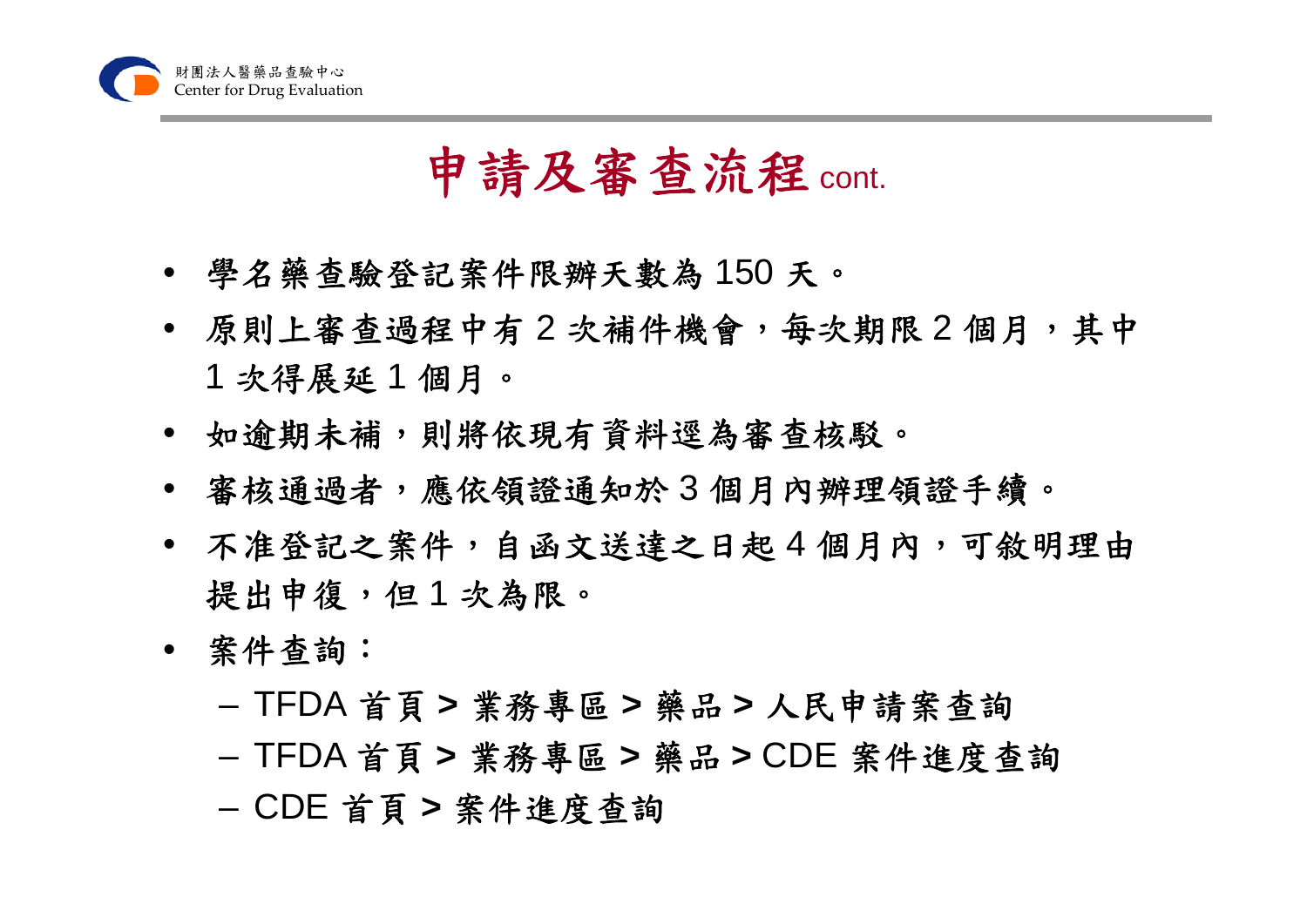

#### 許可證有效期間

#### 藥事法 第 47 條

- 藥物製造、輸入許可證有效期間為 5 年,期滿仍須繼續 製造、輸入者,應事先申請中央衛生主管機關核准展延 之。但每次展延,不得超過 5 年。
- 屆期未申請或不准展延者,註銷其許可證。 藥品查驗登記審查準則 第 72 條
- 藥品許可證有效期間之展延,應於期滿前 6 個月內申請 。逾期者,應重新申請查驗登記,不受理其展延申請。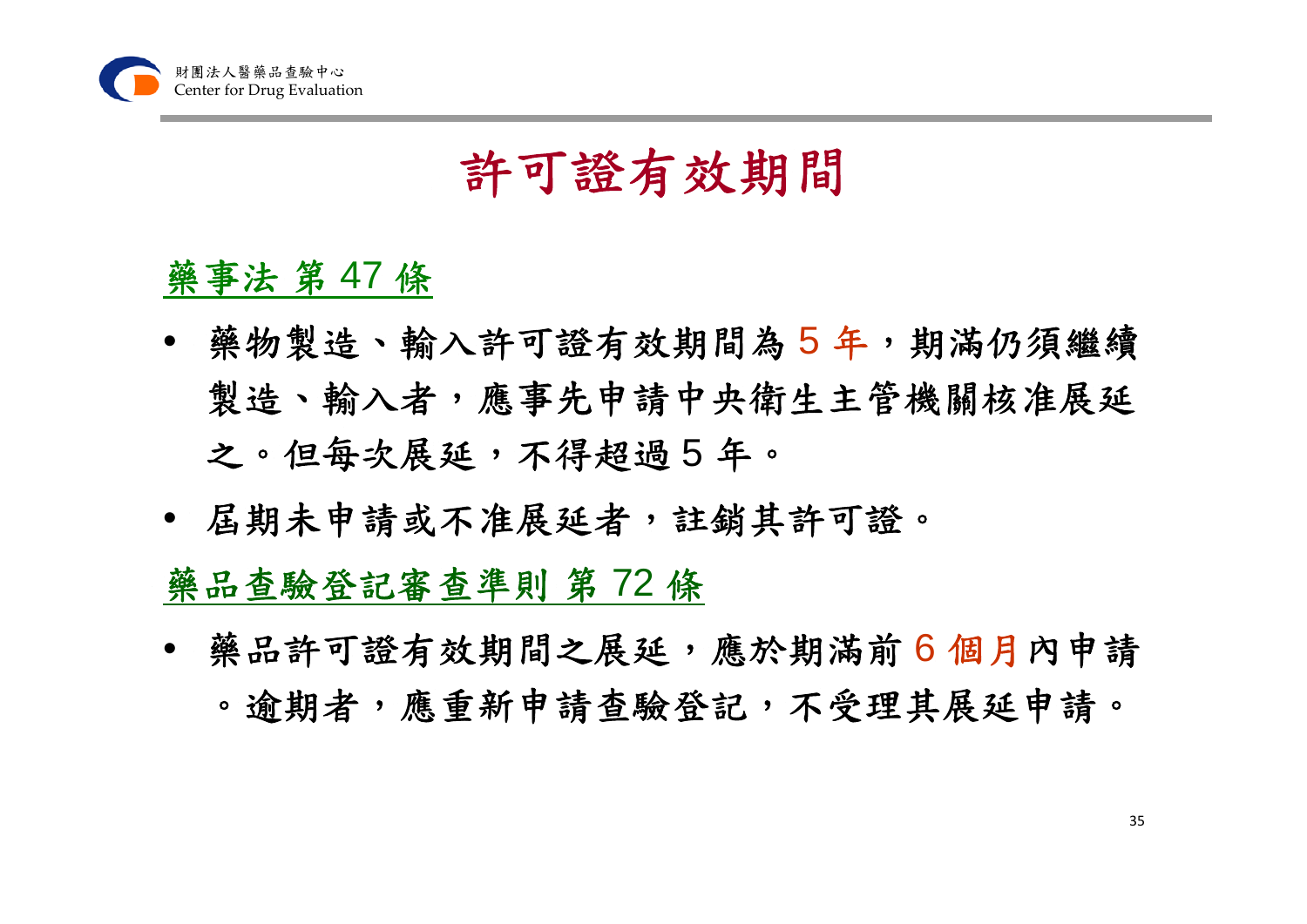

TFDA 審查件數

□收件 ■結案 □核准

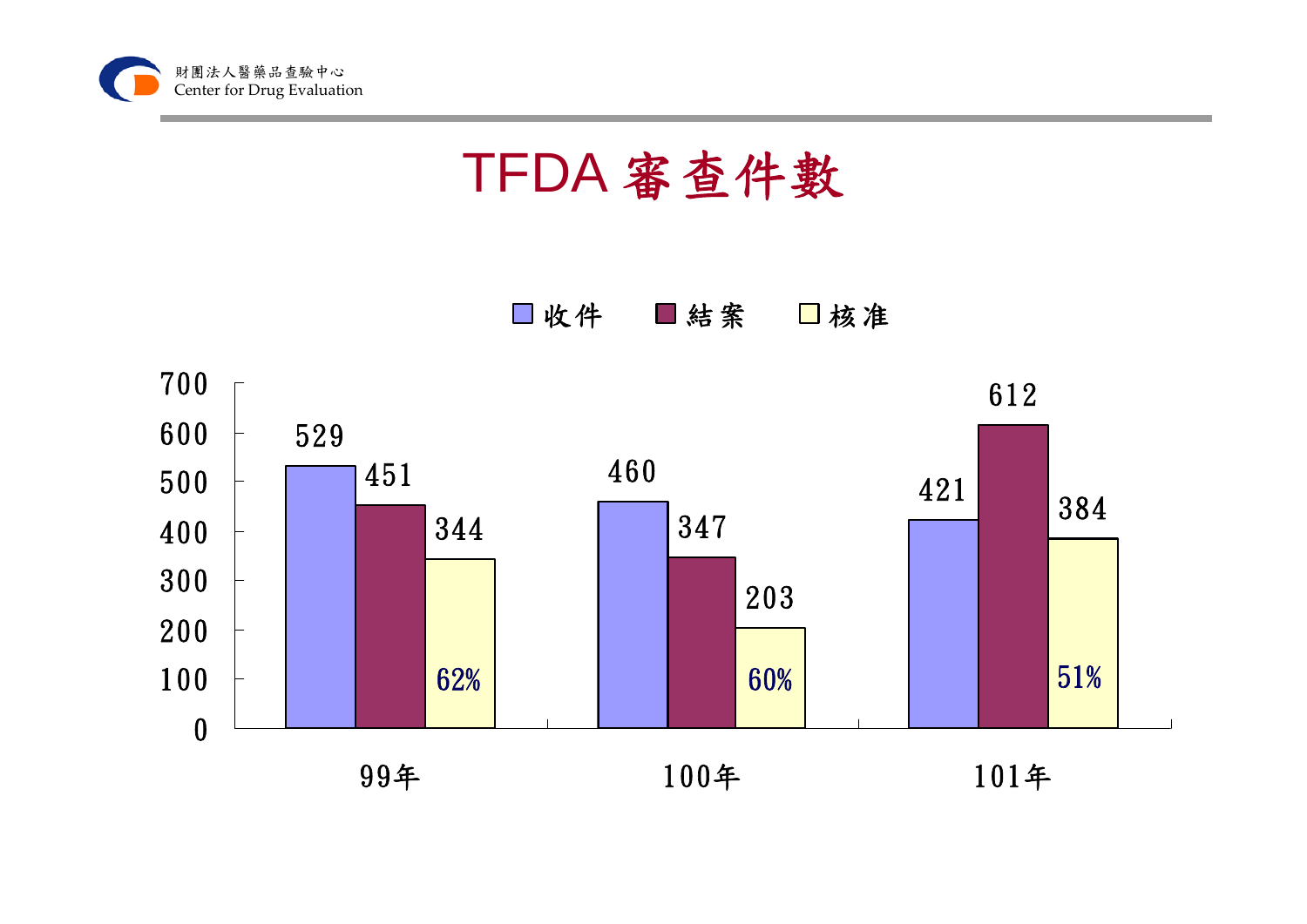

TFDA 審查天數



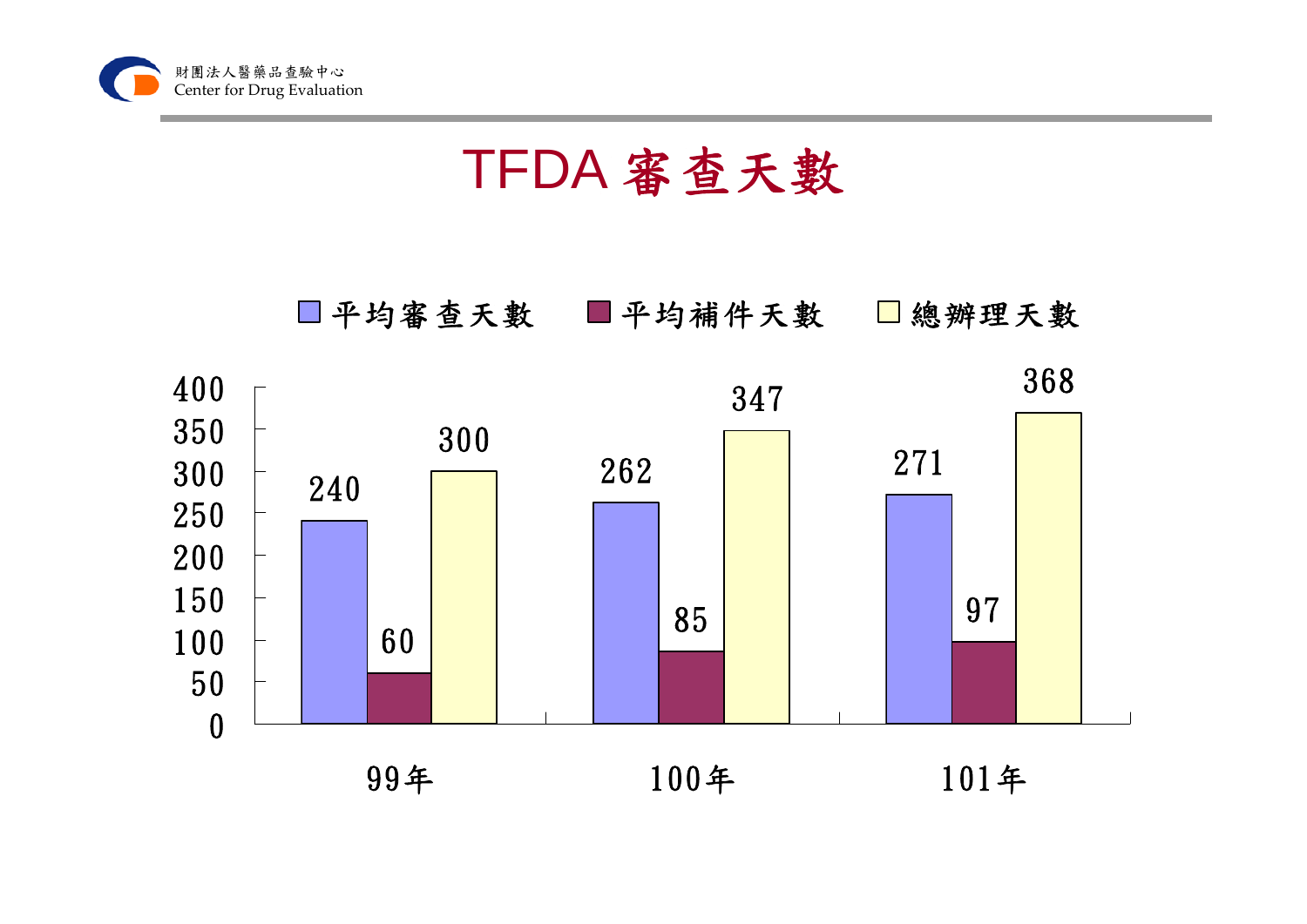

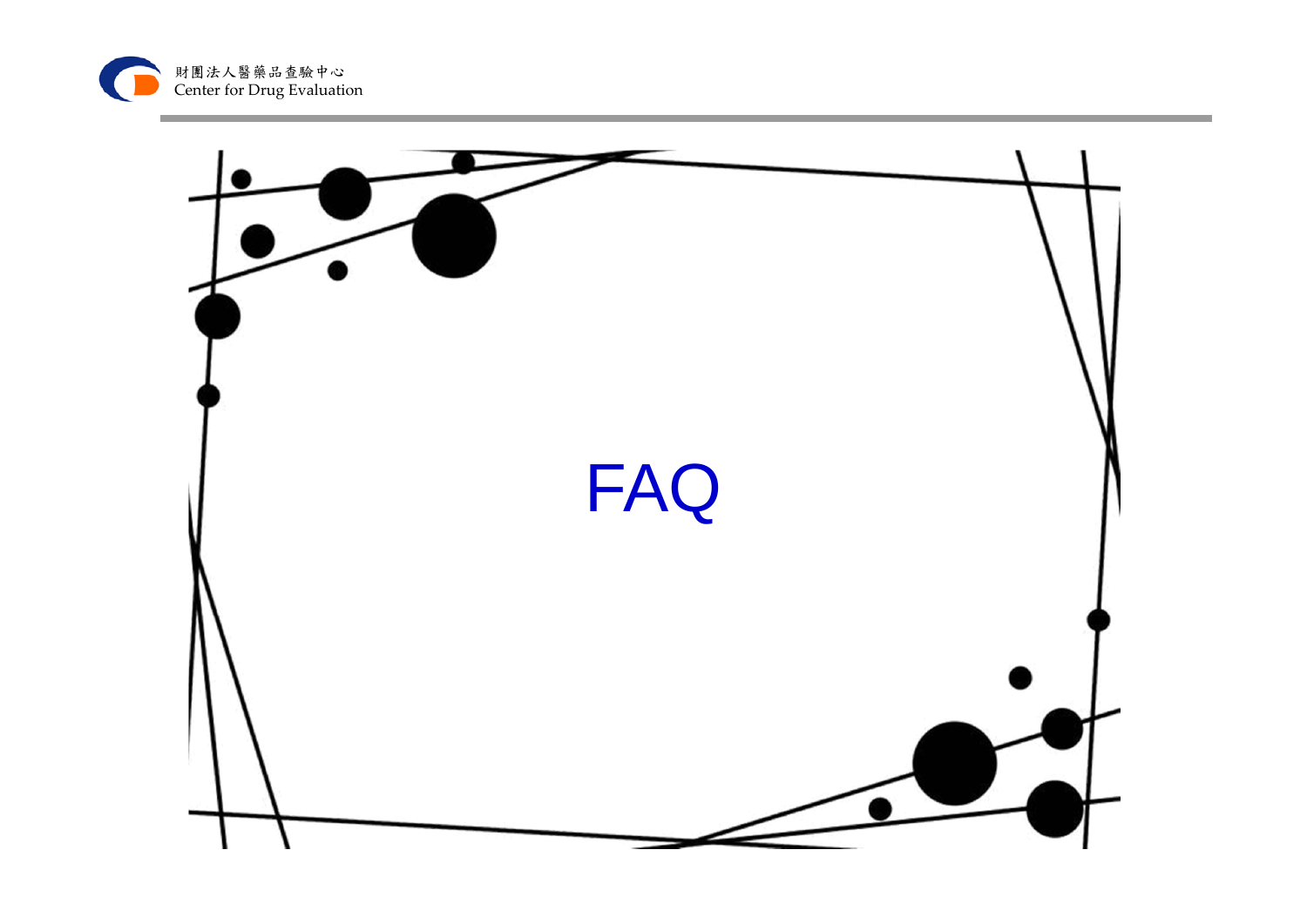## Q1:藥品進口商可否以同一處方分別申請輸 入藥品及國產學名藥品查驗登記申請?

A:同一藥商僅得持有一張同成分、同劑型、 同劑量的國產藥品許可證。 但藥商可以同一處方分別申請輸入藥品及 國產學名藥品查驗登記申請,惟輸入或國 產藥品所需登記程序及資料應依查驗登記 審查準則辦理。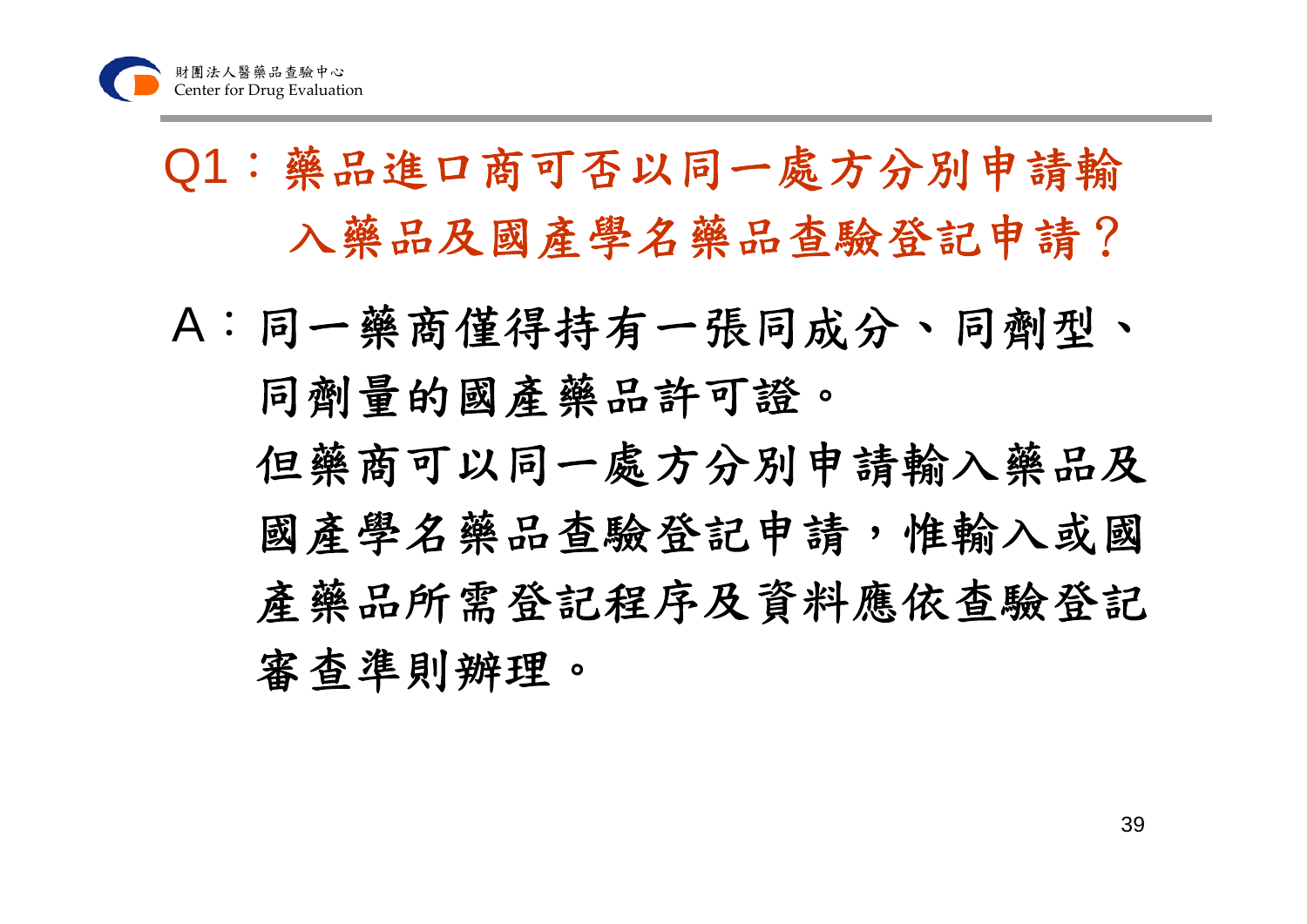## Q2:原開發廠許可證已註銷,日後首家申請 案是否得以學名藥規定辦理查驗登記?

- A:依藥品查驗登記審查準則第 33 條規定,中央 衛生主管機關曾核准相同有效成分、劑型、 劑量之藥品許可證,
	- 1. 如其廢止或註銷之原因與藥品療效安全性有 關者,日後首家申請案應依新成分新藥定規 辦理查驗登記;
	- 402. 如其廢止或註銷之原因與藥品療效安全性無 關者,日後首家申請案得依學名藥辦理規定 查驗登記。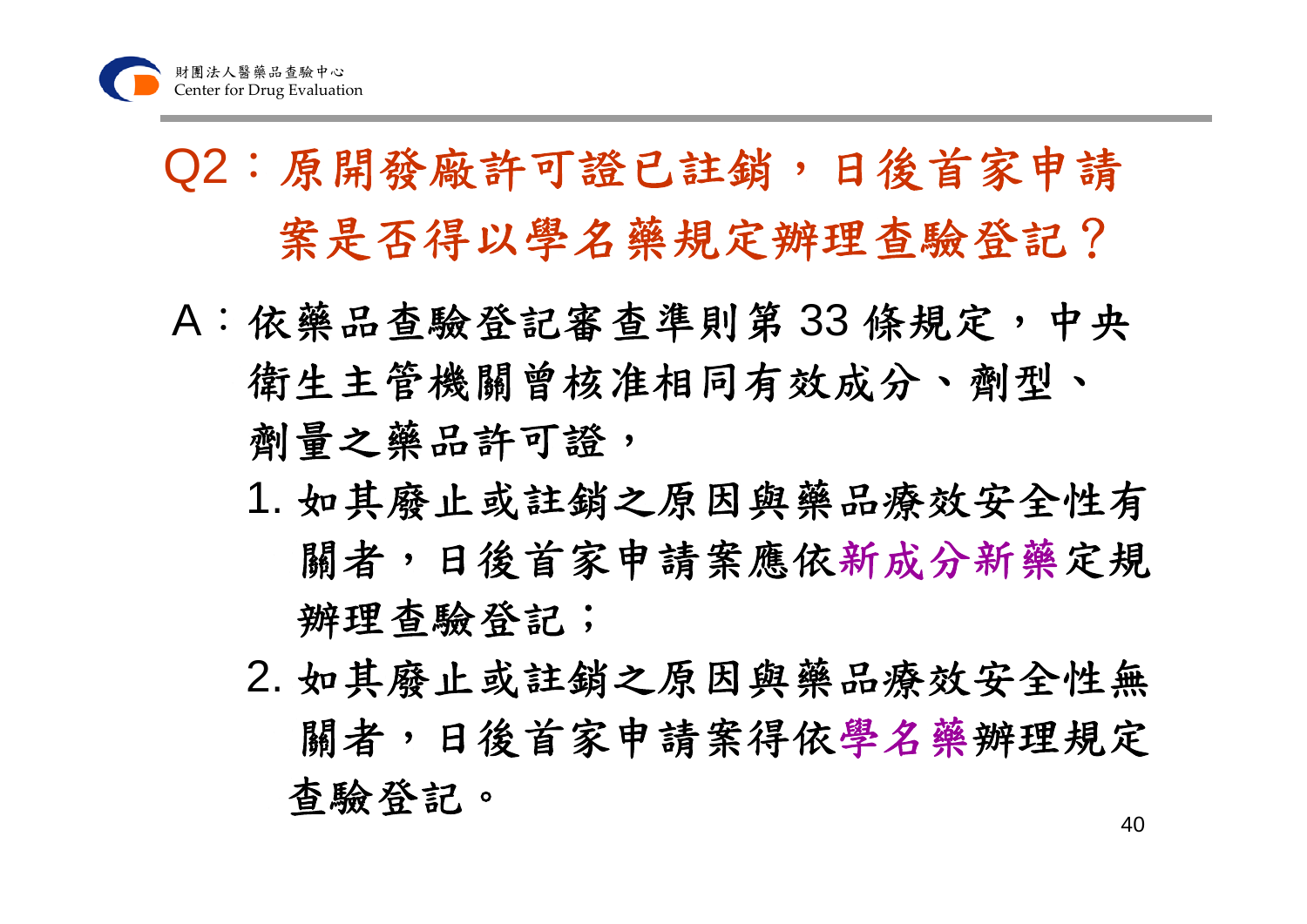## Q3:於 CTD 格式中所列之文件是否於申請 查驗登記時皆須檢附?

A:CTD 格式為申請案件文件編排與呈現之 規定方式,各類型藥品所需檢附之行政 資料與技術性文件,需參考藥品查驗登記 審查準則及相關規定。 行政文件應注意之事項亦可參考「藥品

及新興生技藥品組新手上路手冊」與「西 藥查驗登記手冊」。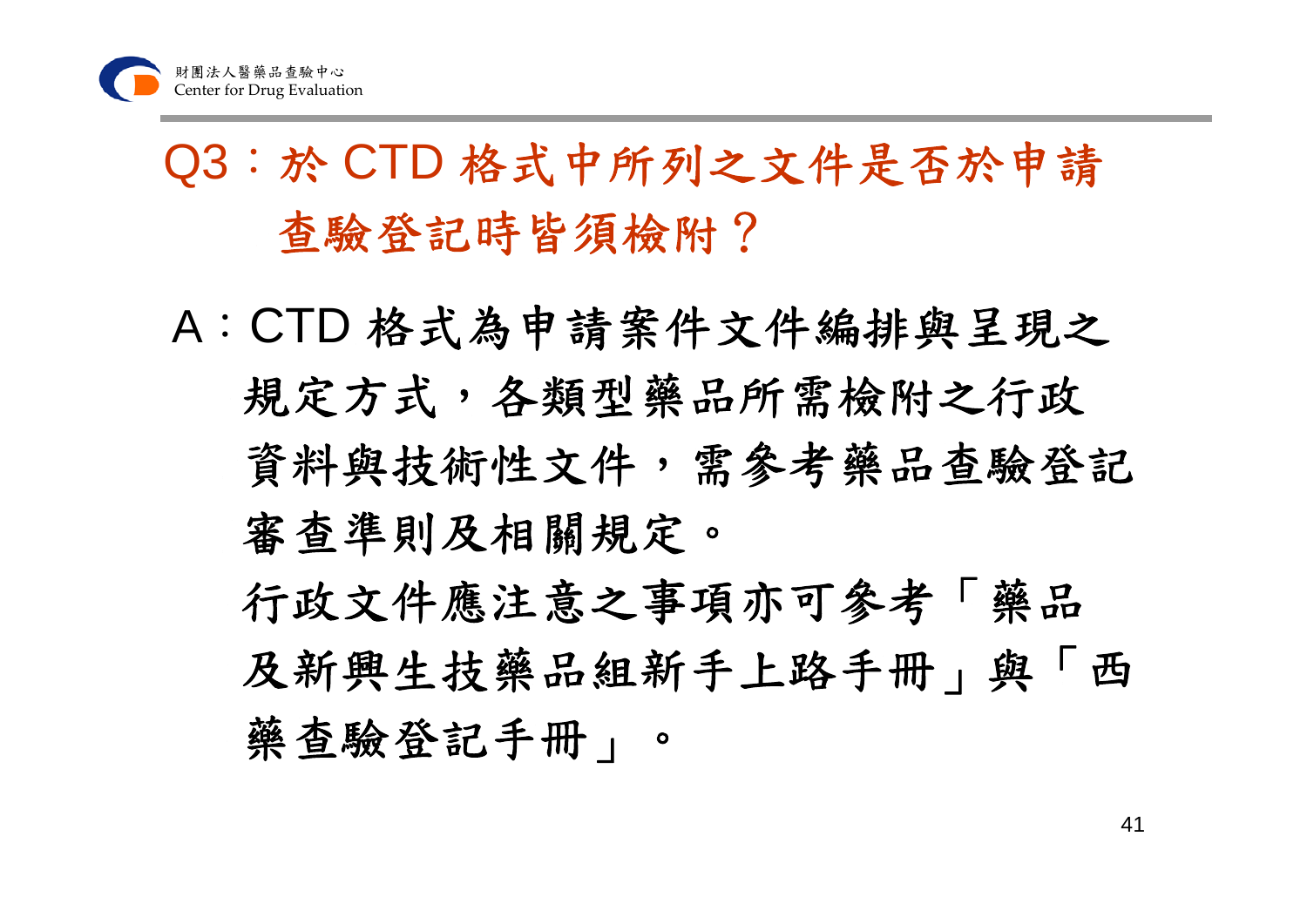## Q4:若 CTD 格式中之文件項目於送審案件 沒有該文件,要如何呈現?

A:依據藥品查驗登記審查準則應檢附資料 表及應檢附技術性資料表之規定,毋須檢 附之項目,可於 CTD 格式目錄中該編號 處註明 **"**N/A**"**、**"**毋須檢附**"** 或 **"**無相關報 告**"** ,亦可於資料內文中該編號處註明。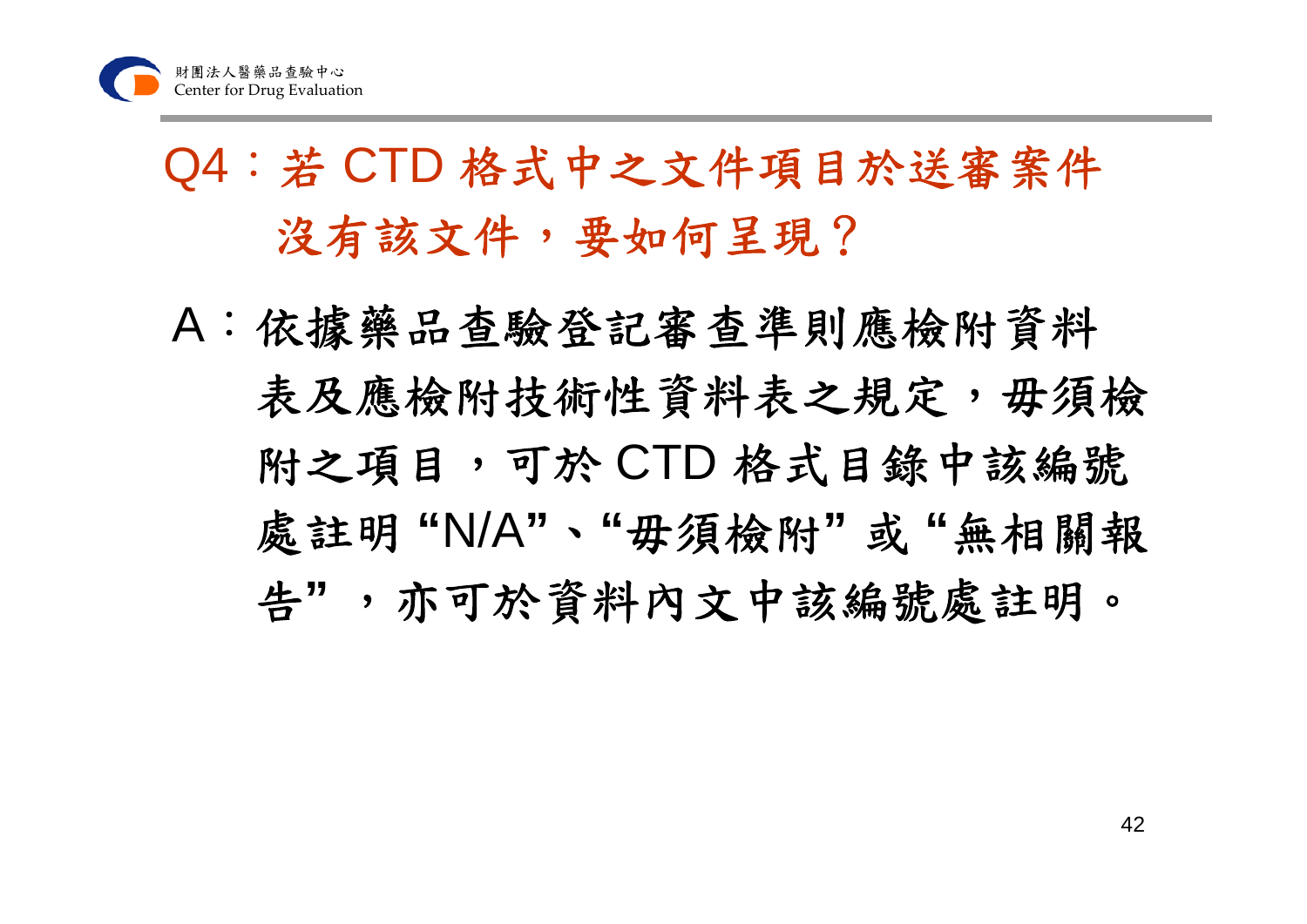# Q5:若以 CTD 紙本送件,資料裝訂時需注 意事項為何?

A:以 A4 或 A4 letter 規格紙張為主,可在資料左 側邊打孔。資料內容應清晰,不可因裝訂或打 孔破壞資料內容之完整性。

檢送之資料請貼側標,或以隔頁紙含側標分隔 ,依 CTD 查檢表標題,以英文或繁體中文標 示出。

摘要報告與試驗報告應標明頁數,若為參考文 獻則可直接引用文獻於期刊上之頁數。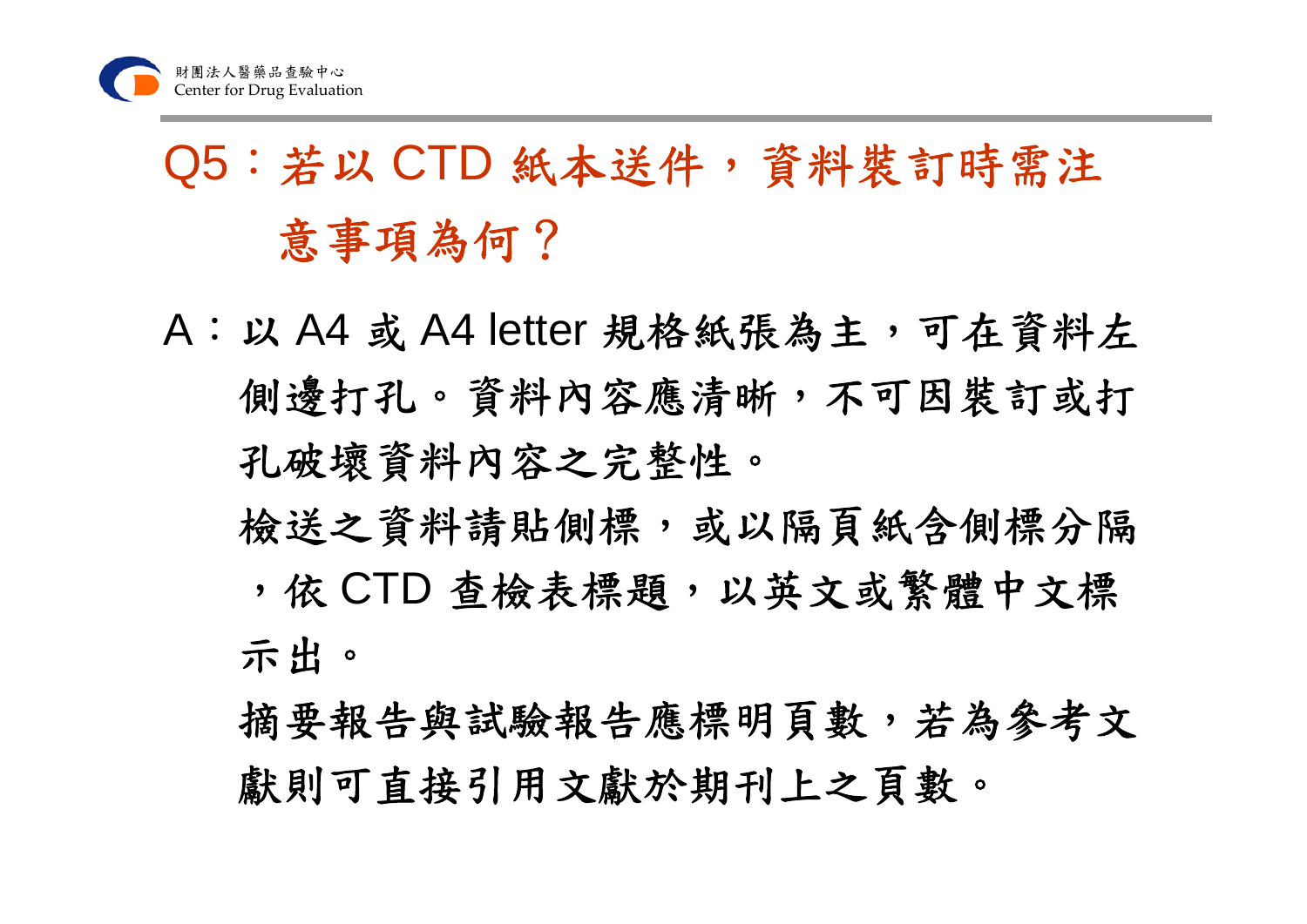## Q6:若以 eCTD 送件,Module 1 的部分是否 需要檢送紙本?

A:若該文件需加印蓋印章或簽證者,如︰ 申請書、切結書、出產國製售證明**…** 等,除掃描件建立電子檔外,須提供正 本之紙本文件。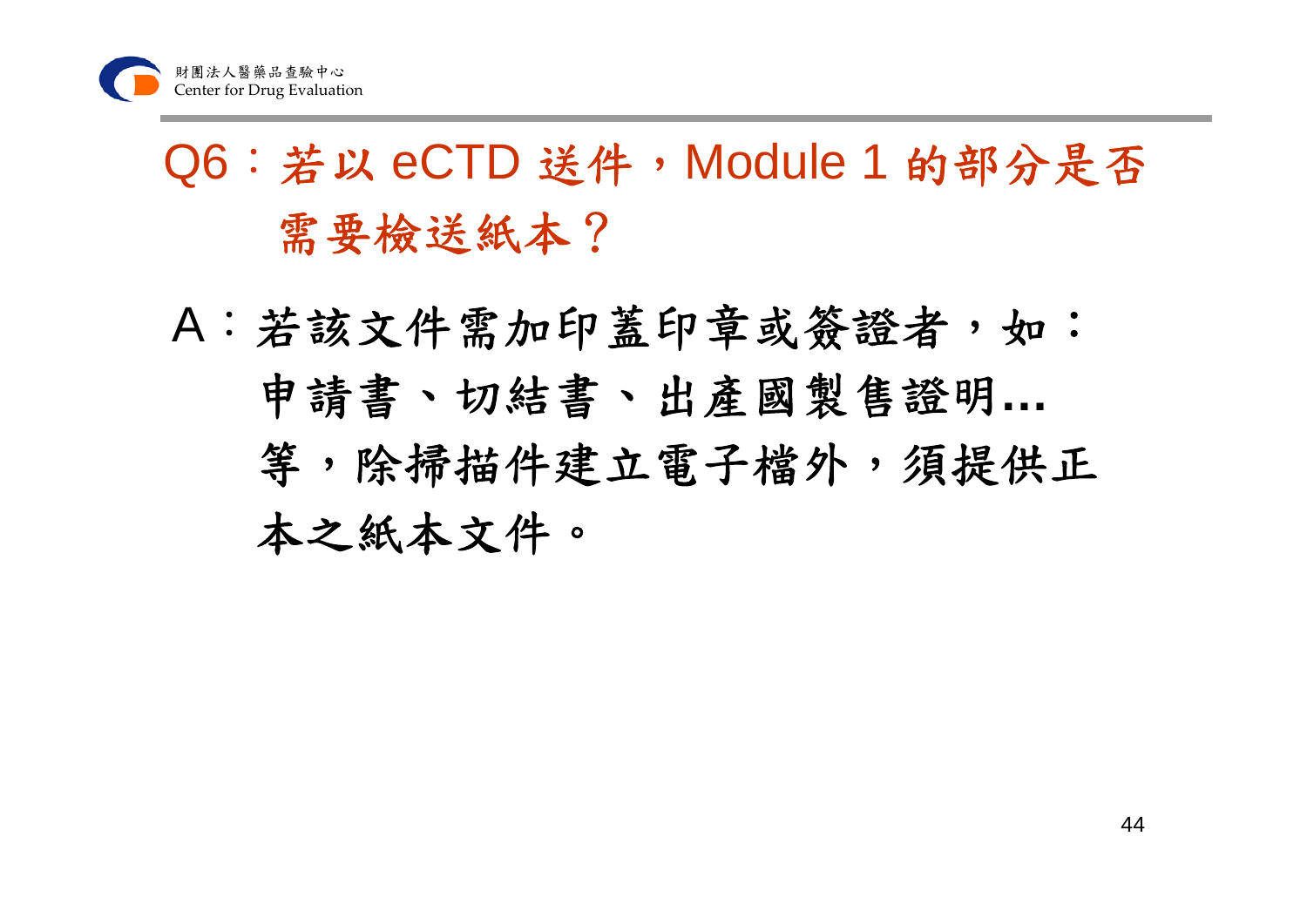## Q7:補件資料是否需以 CTD 格式呈現?檢送 份數為何?

- A:配合原案,補件資料亦請以 CTD 格式呈現。
	- 1. 以 eCTD Builder + CTD 格式製作電子資料光 碟補件,則檢附1片光碟即可。
	- 2. 以 CTD 格式(以 PDF 文字檔為主)製作電子 資料光碟補件,則檢送之光碟份數視補件內容 而定,如:補件包含 CMC 及 PK 兩部分,則 光碟至少檢附 2 片。
	- 3. 以 CTD 格式製作紙本資料補件,則請依補件內 容所含之部分,分別裝訂檢送。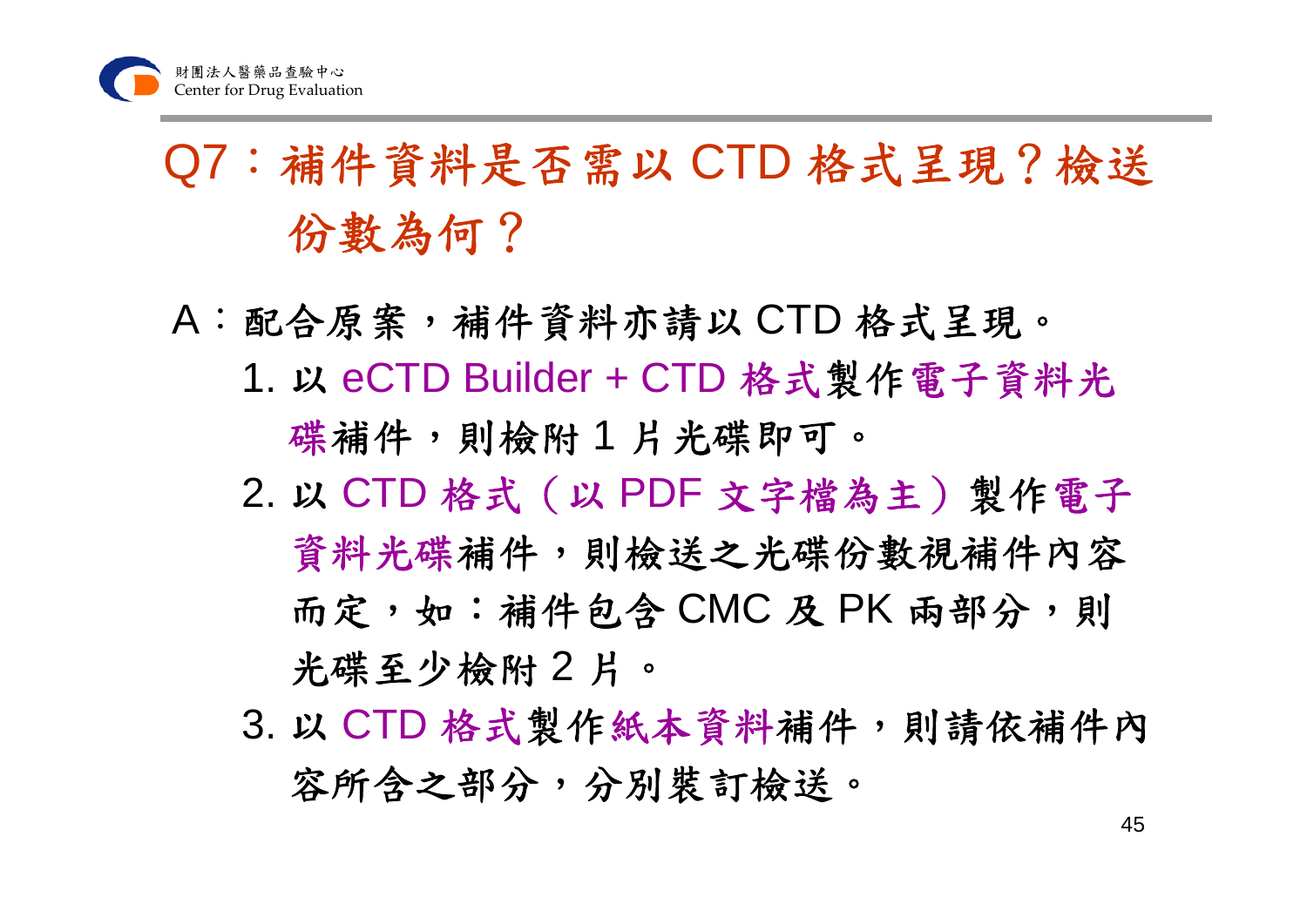# Q8:如對學名藥查驗登記申請或是 CTD 格 式應用有疑慮,有何管道可請求協助?

- A: 1. TFDA 生技產品諮詢窗口: (02) 2787-7691
	- 2. CDE 諮詢服務電話: (02) 8170-6000 # 888
	- 3. CDE 線上諮詢服務申請: http://www2.cde.org.tw/Pages/ default.aspx